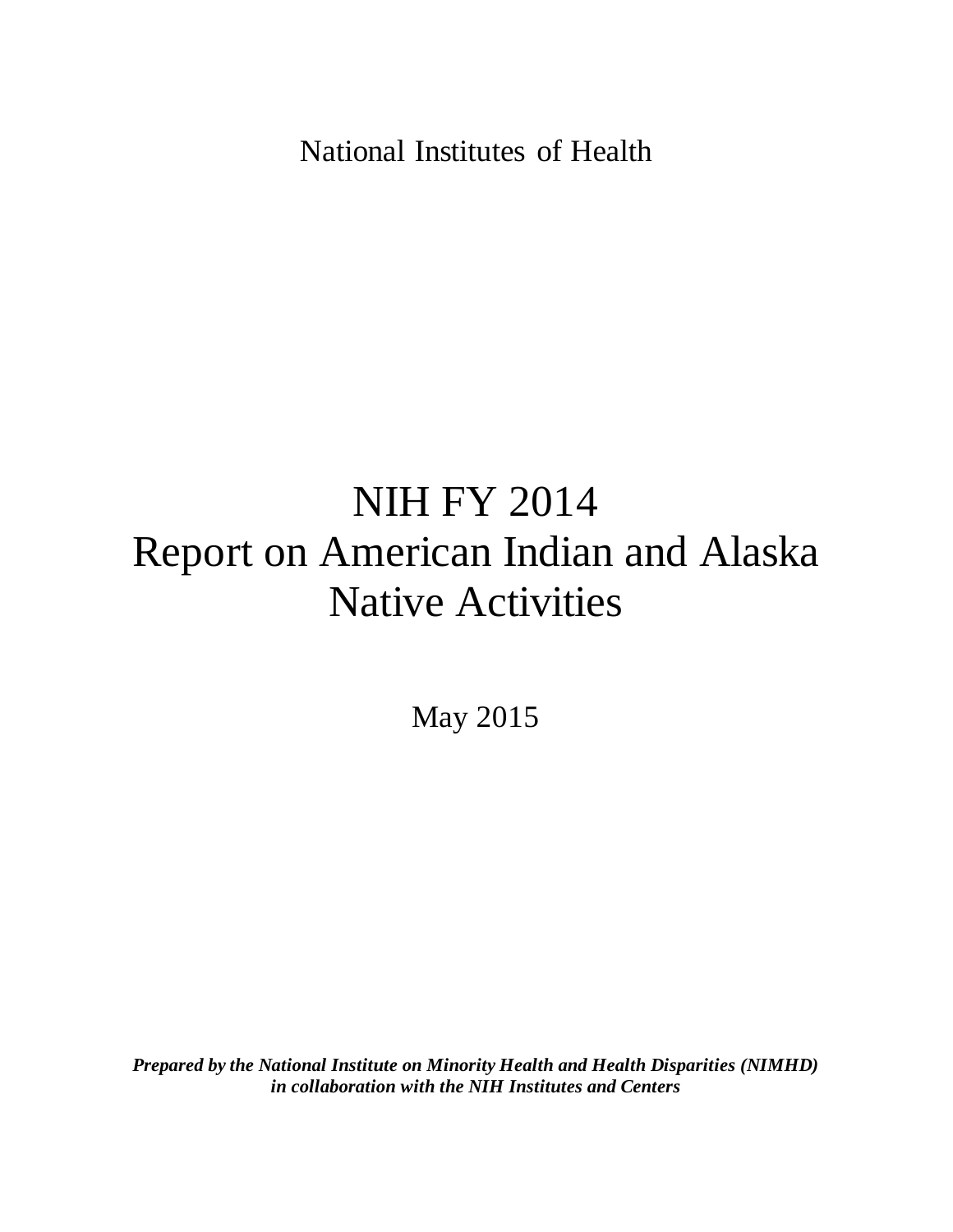# **Table of Contents**

| A Primary Prevention Trial to Strengthen Child Attachment in a Native Community:  4    |  |
|----------------------------------------------------------------------------------------|--|
| A Spectrum of Perspectives: Native Peoples and Genetic Research Symposium:  4          |  |
|                                                                                        |  |
|                                                                                        |  |
|                                                                                        |  |
| Alcohol Abuse/Dependence and its Consequences for Indigenous Adolescents:  5           |  |
| American Indian, Alaska Native, and Native Hawaiian 2014 Health Planners: 5            |  |
|                                                                                        |  |
| Annotated Measures Compendium for AI/AN Substance Abuse Research:  6                   |  |
|                                                                                        |  |
|                                                                                        |  |
|                                                                                        |  |
|                                                                                        |  |
| Building a Sustainable Indian Tribal Infrastructure for Translational Research: 7      |  |
|                                                                                        |  |
|                                                                                        |  |
|                                                                                        |  |
| Developing a Diabetes Numeracy Intervention for American Indians and Alaska Natives: 8 |  |
| Developing Effective Proximal Care to Prevent Rural Alaska Native Youth Suicide:  8    |  |
|                                                                                        |  |
|                                                                                        |  |
|                                                                                        |  |
|                                                                                        |  |
|                                                                                        |  |
|                                                                                        |  |
|                                                                                        |  |
|                                                                                        |  |
|                                                                                        |  |
|                                                                                        |  |
| Health Information Resources and Technologies That Address Health Disparities: 10      |  |
| Healthy Children, Strong Families: American Indian Communities Preventing Obesity:  10 |  |
|                                                                                        |  |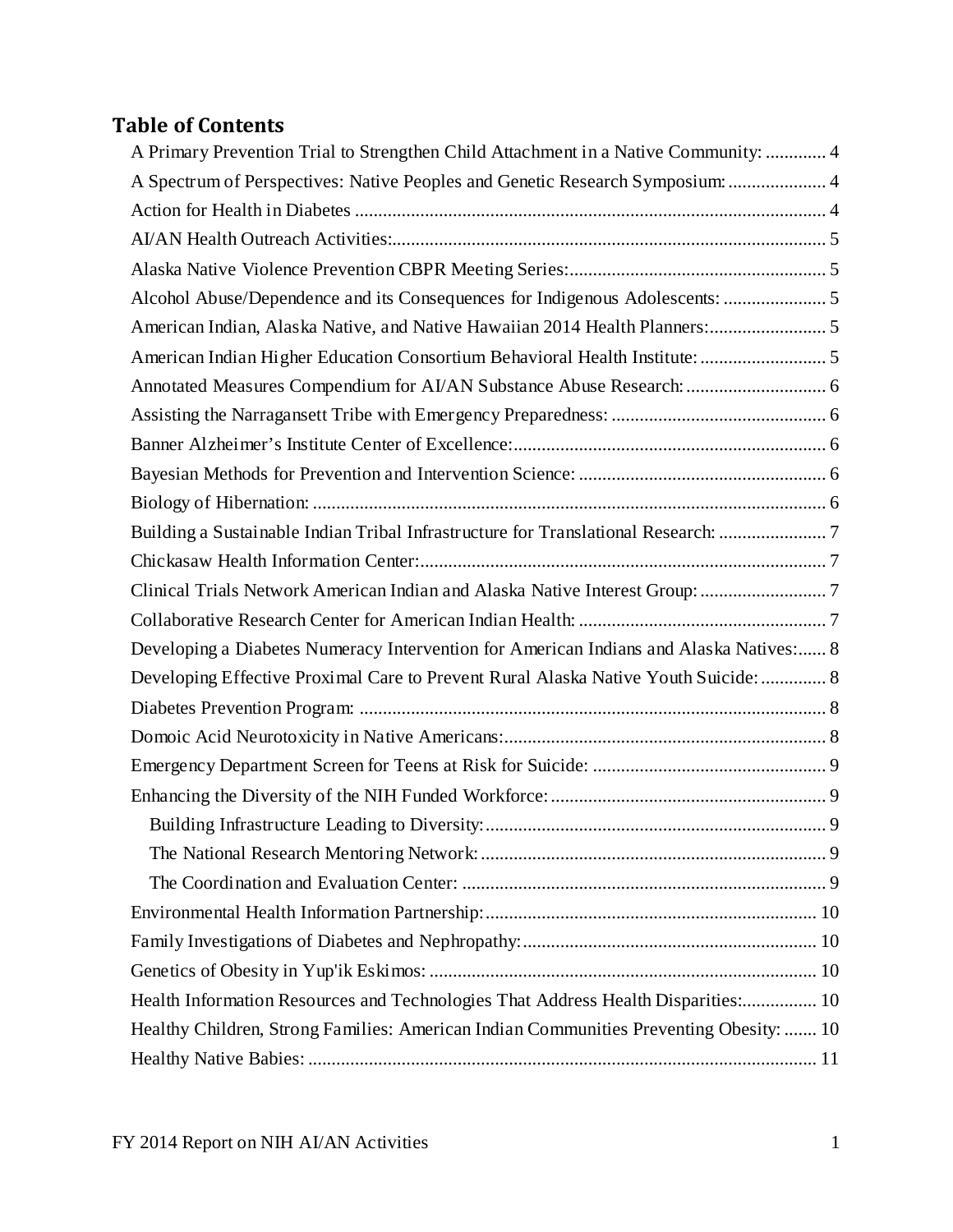| Historical and Contemporary Factors Influencing the Lives of Reservation-Based Native     |
|-------------------------------------------------------------------------------------------|
| Historical Trauma Practice and Group Interpersonal Psychotherapy for American Indians: 12 |
|                                                                                           |
| Indigenous Wellness Research Institute National Center of Excellence:  12                 |
| Innovative Multigenerational Household Intervention to Reduce Stroke and CVD:  13         |
|                                                                                           |
|                                                                                           |
|                                                                                           |
| Mentoring Program for Career and Research Development of AI/AN Scholars:  14              |
|                                                                                           |
|                                                                                           |
|                                                                                           |
|                                                                                           |
|                                                                                           |
| Native American Research for Health Principal Investigator Meeting:  15                   |
| Native Children's Research Exchange Annual Meeting: Implementation Science: 15            |
| Native Navigation Across the Cancer Continuum in the Comanche Nation:  15                 |
| Native Voices: Native Peoples' Concepts of Health and Illness Traveling Exhibition:  16   |
|                                                                                           |
|                                                                                           |
|                                                                                           |
|                                                                                           |
| Omnicity: Joining Circles Academic-Community Partnership Conference Series:  17           |
|                                                                                           |
|                                                                                           |
| Partnerships to Prevent Childhood Obesity on the Flathead Indian Reservation:  18         |
| Prenatal Alcohol and SIDS and Stillbirth Network: The Safe Passage Study:  18             |
|                                                                                           |
| Promoting Behavioral Change for Oral Health in American Indian Mothers and Children:  18  |
| Qasgiq: Dissemination Using Yup'ik Indigenous Implementation Strategies:  18              |
|                                                                                           |
|                                                                                           |
|                                                                                           |
| Society for Advancing Chicanos and Native Americans in Science Meeting:  19               |
| FY 2014 Report on NIH AI/AN Activities<br>$\overline{2}$                                  |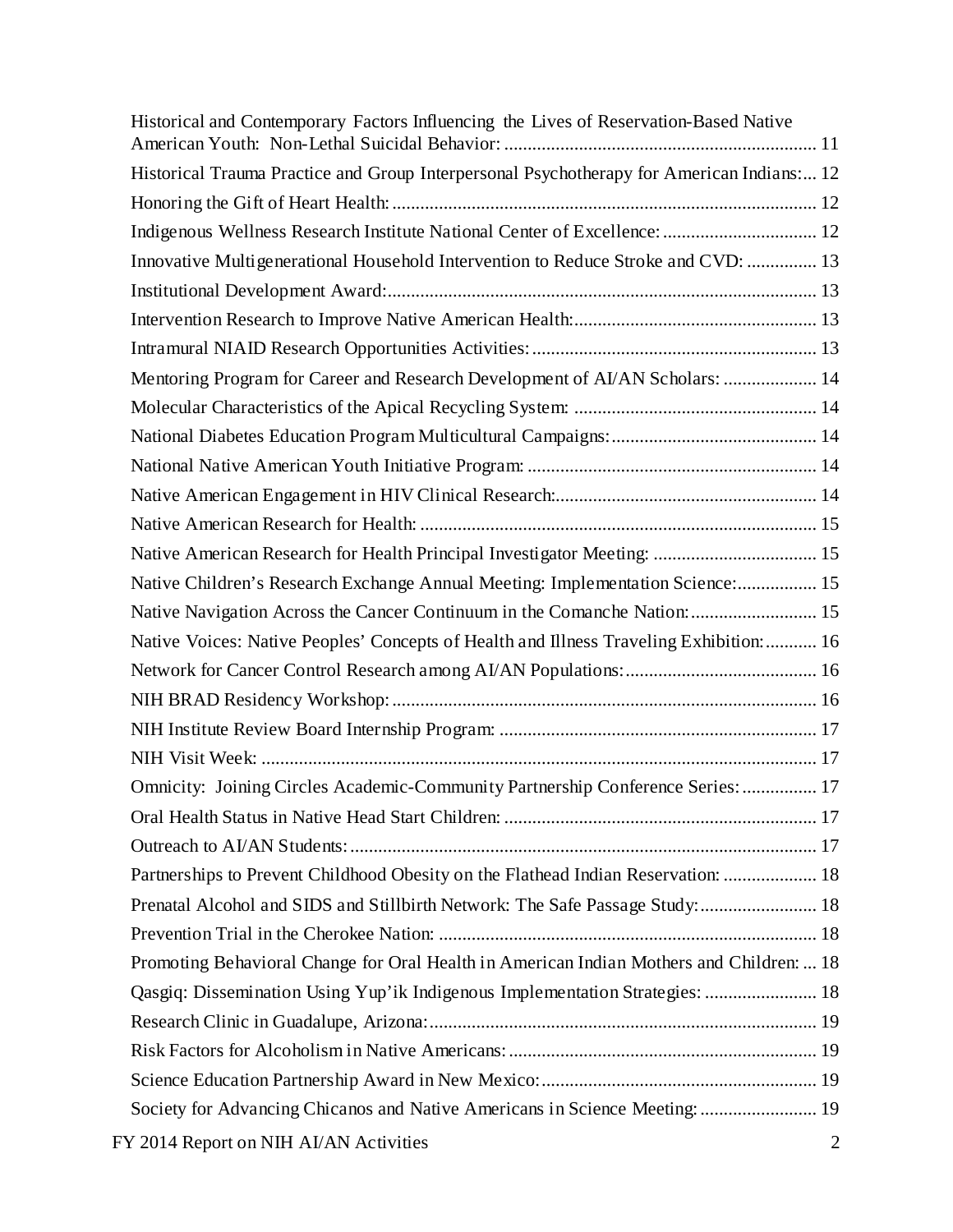| Study of Radiation Doses and Cancer Risks Resulting from the 1945 Trinity Test: 20       |    |
|------------------------------------------------------------------------------------------|----|
| Substance Use and Mental Health Collaborative for Rural American Indian Adolescents:  20 |    |
|                                                                                          |    |
|                                                                                          |    |
| Surveillance, Epidemiology, and End Results Data Linkages to the IHS Medical Records     |    |
|                                                                                          |    |
|                                                                                          |    |
| Training Rural/Underserved Youth to Understand and Pursue Scientific Careers: 22         |    |
| Trans-NIH AI/AN Health Communications and Information Work Group: 22                     |    |
| Trans-NIH American Indian/Alaska Native/Native Hawaiian Research Interest Group:  23     |    |
|                                                                                          |    |
|                                                                                          |    |
|                                                                                          |    |
| Tribal Turning Point: Pilot Study for Prevention of Type 2 Diabetes in AI Youth: 24      |    |
| Tribes Partner with Superfund Research Program to Assess Clam Contamination on Tribal    | 24 |
| University of Montana American Indian Students and Staff Visit Rocky Mountain            |    |
| Urinary Biomarkers in Biopsy Defined Early Nephropathy in Types 1 & 2 Diabetes: 24       |    |
|                                                                                          |    |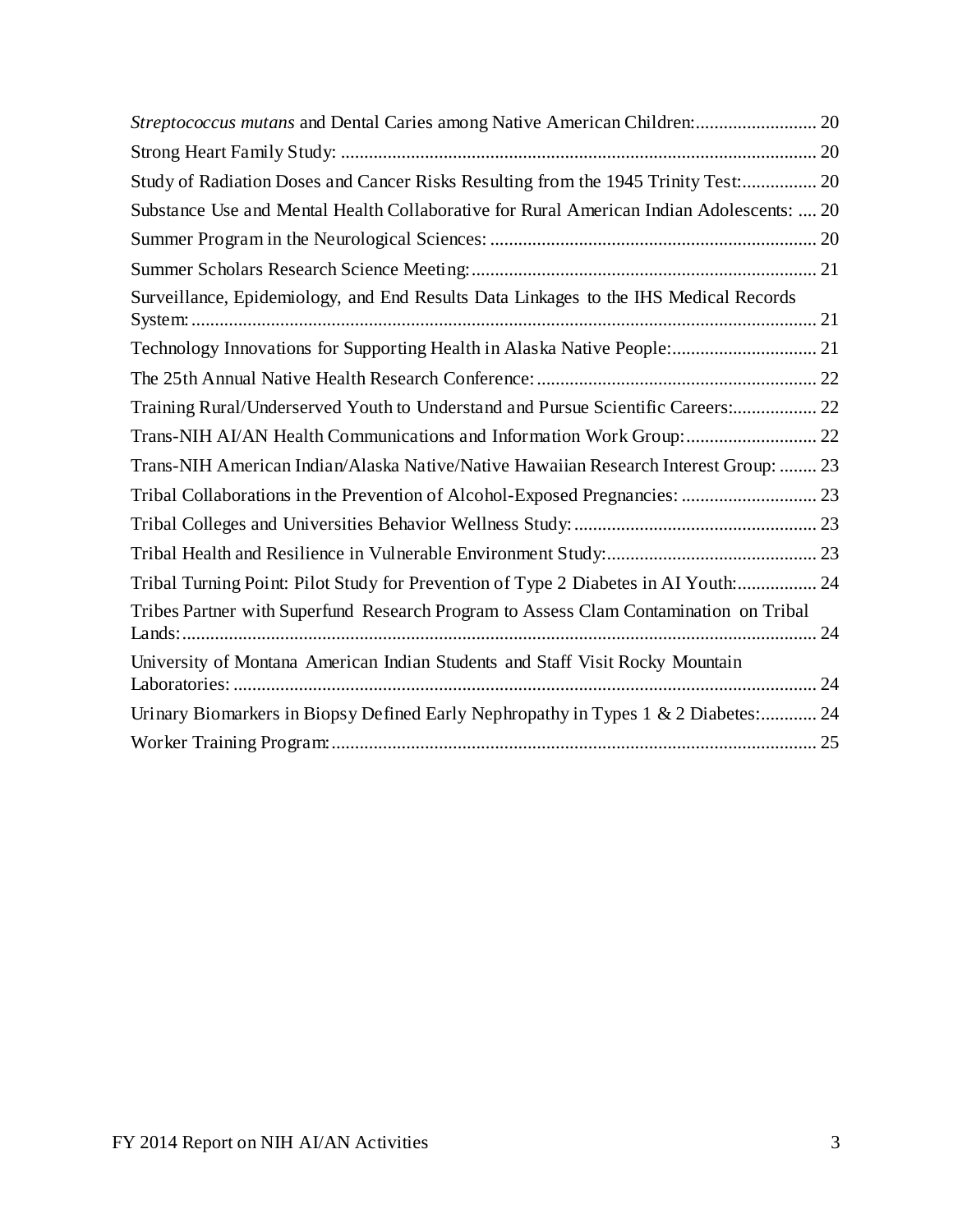This report provides selected highlights of American Indian and Alaska Native (AI/AN) research accomplishments and activities at the National Institutes of Health (NIH) during fiscal year 2014.

# <span id="page-4-0"></span>**A Primary Prevention Trial to Strengthen Child Attachment in a Native Community:**

Research has shown that attachment security in infancy and early childhood promotes resilience in children who grow up under stressful circumstances. The University of Washington Partnerships for Native Health, in collaboration with the Fort Peck Tribes in northeastern Montana, is adapting the Promoting First Relationships (PFR) program to ensure cultural appropriateness. Researchers will then test the effectiveness of PFR in promoting sensitive caregiving and child attachment.

# <span id="page-4-1"></span>**A Spectrum of Perspectives: Native Peoples and Genetic Research Symposium:**

The *Spectrum of Perspectives: Native Peoples and Genetic Research* symposium was held on June 23, 2014 in Washington, DC at the National Museum of the American Indian. This meeting was co-hosted by the National Congress of American Indians (NCAI), NIH, and the National Museum of the American Indian as part of the education programming associated with the NIH and Smithsonian's National Museum of Natural History exhibition – "Genome: Unlocking Life's Code", which was on view at the Smithsonian's National Human of Natural History from June 2013 – September 2014. The symposium explored the range of perspectives in Native communities on genomics, highlighted key topics for ongoing community conversation, and created a video recording of the conversations that can be shared with Native communities as they host similar conversations across Indian Country. The symposium featured four panel discussions with speakers who represented an array of tribal affiliations, scholarly disciplines, and viewpoints. These conversations ranged from whether, and how, genetics research impacts AI/AN health; genomics and ancestry; training and health career pathways for Native researchers; and a discussion of the ethics of blood, including viewpoints on specimen handling and identity. Symposium presentations are available for viewing online at A Spectrum of **Perspectives** 

[\(https://www.youtube.com/playlist?list=PLS6nSmuURFJC6iY2lWMFwfVjXDHfC6AwC\).](https://www.youtube.com/playlist?list=PLS6nSmuURFJC6iY2lWMFwfVjXDHfC6AwC)

# <span id="page-4-2"></span>**Action for Health in Diabetes**

The Look for Action for Health in Diabetes (LookAHEAD) clinical trial assesses the long-term health impact of behavioral interventions designed to achieve and sustain weight loss. The trial included two AI/AN clinical centers. In September 2012, the intervention was discontinued when it was found that weight loss in overweight/obese adults with long-standing type 2 diabetes did not reduce cardiovascular events such as heart attack and stroke. Although the intervention did not reduce cardiovascular events, LookAHEAD has shown other important health benefits of the lifestyle intervention, including decreasing sleep apnea, reducing the need for diabetes medications, helping to maintain physical mobility, reducing the development of chronic kidney disease, reducing health care costs, and improving quality of life. While the intervention was discontinued, follow-up of all study participants is continuing to evaluate their long-term health and effects of the weight loss intervention. One of the study's principal investigators reviewed study progress with the Navajo Nation Human Research Review Board in Shiprock, NM, on July 15, 2014, reported results to the medical staff of the Northern Navajo Medical Center, Shiprock, NM, on September 17, 2014, and to the Special Diabetes Programs for Indians grantees meeting (Phoenix Area of the Indian Health Service) in Phoenix, AZ.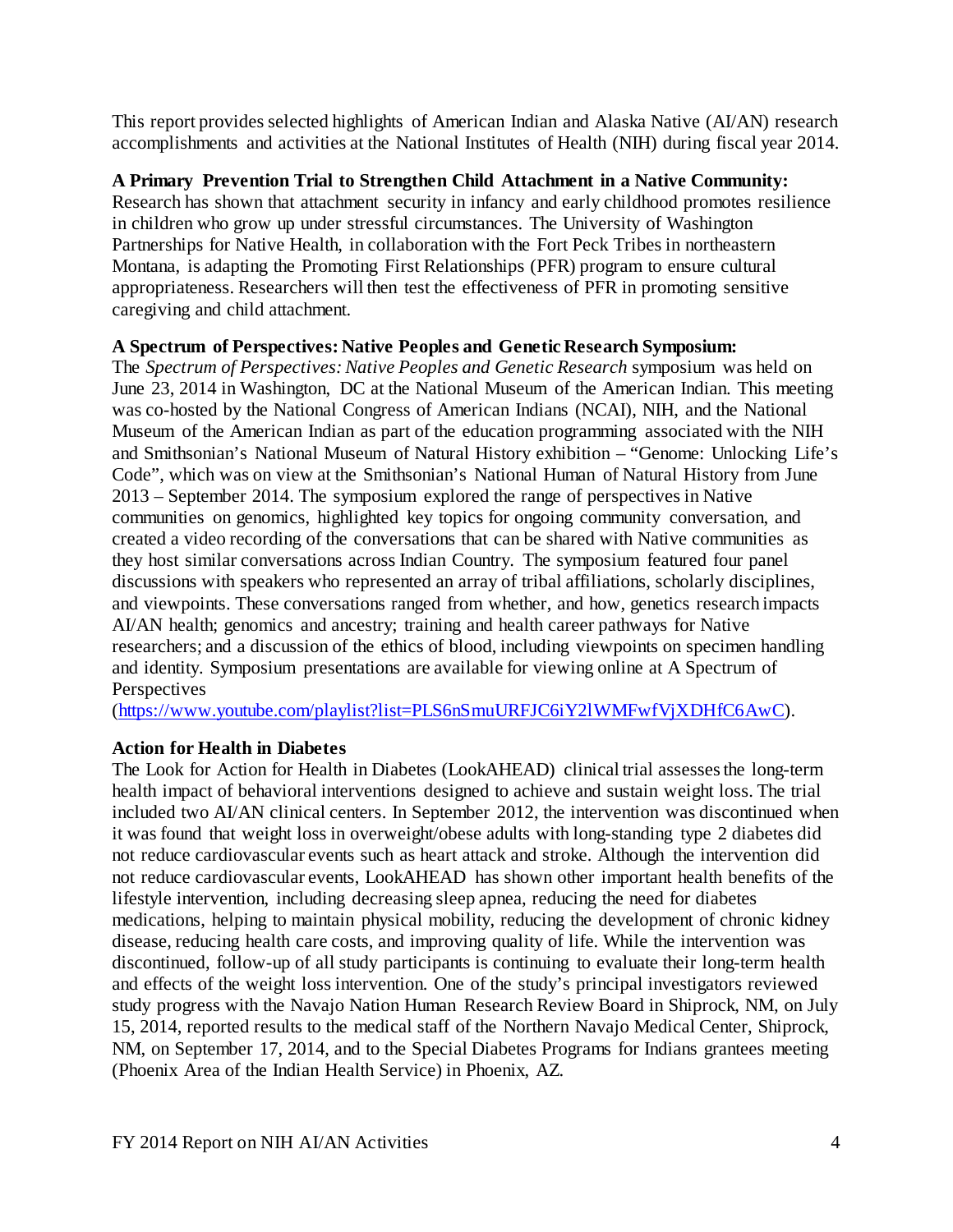#### <span id="page-5-0"></span>**AI/AN Health Outreach Activities:**

The NIH collaborates with AI/AN national organizations and IHS field offices in providing easy access to NIH materials related to AI/AN elders and aging. The NIH also continues to support the Native Elder Resource Center in Seattle, Washington. The Center promotes the health and well-being of aging AI/AN by pursuing research, training, continuing education, technical assistance, and information dissemination within a biopsychosocial framework that recognizes the unique cultural contexts of AI/AN populations.

# <span id="page-5-1"></span>**Alaska Native Violence Prevention Community-Based Participatory Research Meeting Series:**

AI/AN individuals are two and a half times as likely as U.S. Whites to be a victim of violence; however, research in Alaska related to violence is limited. Additionally, three out of every four AI/AN women who live in Alaska are sexually assaulted in their lifetime. This meeting series is supporting an academic-community partnership initiative between the Athabascan Tribal governments and an Alaska-based AIANSI to develop a sustainable partnership to conduct CBPR aimed at preventing violence and reducing health disparities related to violence.

#### <span id="page-5-2"></span>**Alcohol Abuse/Dependence and its Consequences for Indigenous Adolescents:**

This project investigates the development of alcohol abuse and dependence disorders (AUDs) among Ojibwe adolescents. Analysis of a longitudinal, one-of-a-kind, eight-year panel study that surveyed indigenous young people at eight time periods through their teen years will advance understanding of developmental processes regarding AUDs in this population and inform innovative, empirically-driven, cultural interventions. The study focuses on the emergence of AUDs across time among Ojibwe young people; the influence of internalizing and externalizing behaviors; protective factors, including group membership; co morbidity; potential mediators between alcohol use and antisocial behaviors; and the effects of community characteristics on AUDs.

#### <span id="page-5-3"></span>**American Indian, Alaska Native, and Native Hawaiian 2014 Health Planners:**

As part of an NIH National Multicultural Outreach Initiative

(http://www.niams.nih.gov/multicultural/), a set of 2014 health planners has been developed and distributed, including a planner tailored for AI/AN and Native Hawaiians. NIH partnered with IHS, the Administration on Aging/Administration for Community Living, and other HHS agencies to distribute culturally tailored planners to Native communities nationwide. The planners will be distributed again in 2015.

#### <span id="page-5-4"></span>**American Indian Higher Education Consortium Behavioral Health Institute:**

The American Indian Higher Education Consortium (AIHEC) Behavioral Health Institute wove together the theory and practice of historical trauma and CBPR through a number of activities such as presentations, discussions with community-academic partners, small group breakout sessions, and reflections on personal experiences and readings. The Institute was co-funded through a contribution to the AIHEC Native American Research Center for Health grant award. The institute's theme was "Historical Trauma & Community Based Participatory Research— Towards a Model of Participation for Tribal Colleges and Universities." Anticipated outcomes for participants included gaining an appreciation of the impact of historical trauma, becoming familiar with the CBPR methodology—its strengths and challenges, and becoming familiar with hands-on skills used in CBPR projects. The Institute will be supported annually throughout the project period of the AIHEC Native American Research Center for Health grant.

FY 2014 Report on NIH AI/AN Activities 5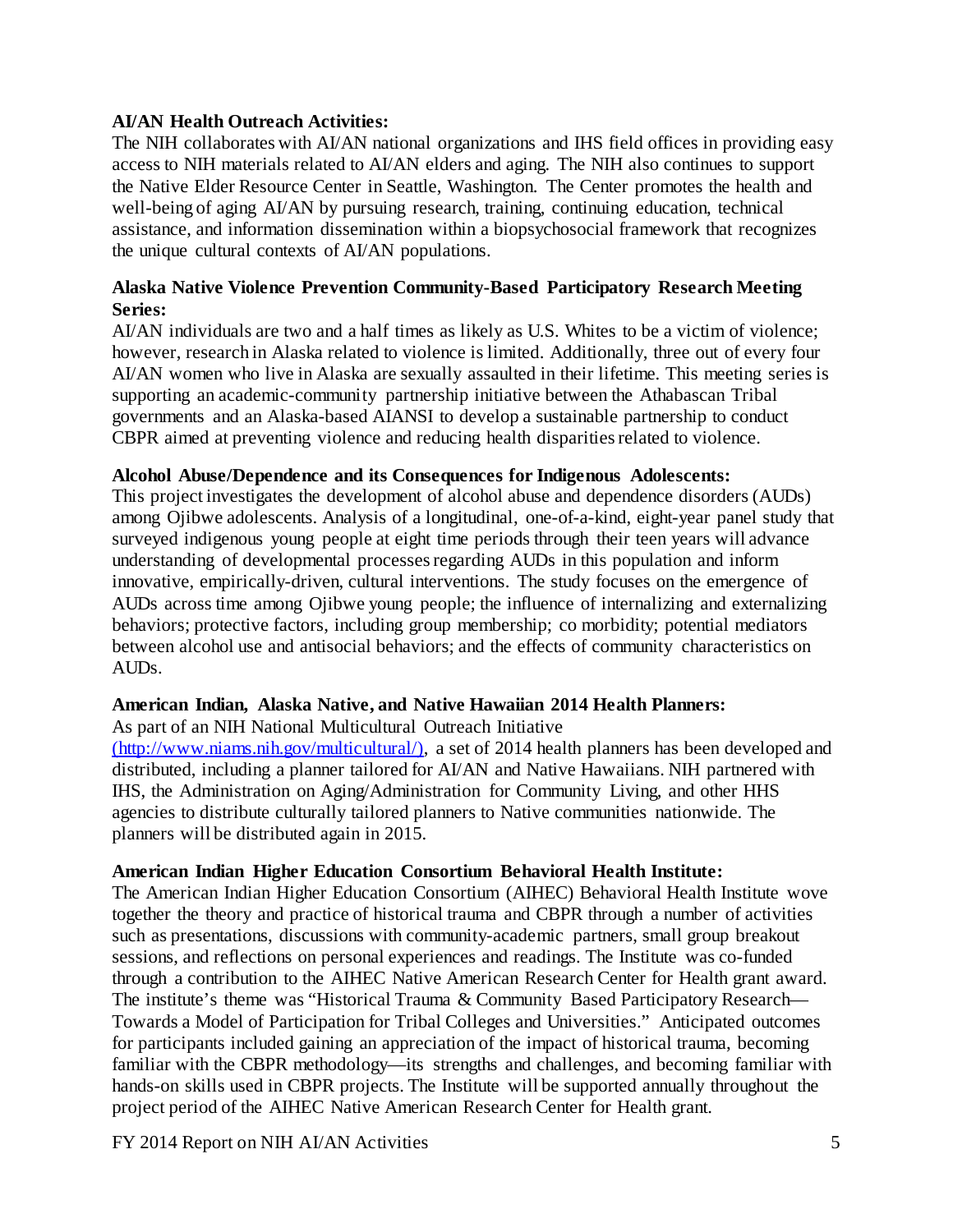#### <span id="page-6-0"></span>**Annotated Measures Compendium for American Indian and Alaska Native Substance Abuse Research:**

This project supports the development of a compendium of measures use in AI/AN substance abuse research. There are many cultural differences between AI/AN and other racial and ethnic groups and due to these differences measures developed for other groups may not work as expected with AI/AN. Furthermore, constructs that may not matter for substance abuse outcomes in other groups, or constructs that do not exist in other groups, must be accurately assessed within the AI/AN population. In many cases, measures to assess these constructs have not been developed or have been used in very few studies. These include the practice of traditional activities, the unique expression of cultural identity, historical trauma, and the unique experience of PTSD. The compendium will include information on validity, reliability, and qualitative information on how well the measures seem to capture the intended constructs in a culturally valid manner.

#### <span id="page-6-1"></span>**Assisting the Narragansett Tribe with Emergency Preparedness:**

In 2014, the Superfund Research Program (SRP) developed a collaborative relationship with the Narragansett Tribe to address the Tribe's need for emergency planning and response. The SRP provided emergency preparedness information for distribution at the Elders' Annual Meeting. Emergency planning and drills were also conducted with local, state, and federal officials. The SRP distributed emergency preparedness information to Tribal members at their annual powwow, which draws thousands of Tribal members and community visitors. Information for each family was tailored to their community's evacuation plan and emergency shelters. The Community Engagement Core of the SRP continues to collaborate with the Tribal Government to address the Tribe's emergency planning and response needs.

# <span id="page-6-2"></span>**Banner Alzheimer's Institute Center of Excellence:**

The Banner Alzheimer's Institute Center of Excellence (BAI) is committed to improving people's lives through biomedical research. BAI engaged in raising awareness of Alzheimer's disease and related dementia with 16 of 22 federally recognized tribes; served community participants and family caregivers through distinct outreach and education programs, including an annual conference on Alzheimer's disease in AI; enrolled participants in the Alzheimer's Disease Clinical Core, a longitudinal study on cognitive aging. This study may determine if certain scores are predictive of Alzheimer's disease or dementia.

#### <span id="page-6-3"></span>**Bayesian Methods for Prevention and Intervention Science**:

This workshop, held June 30 - July 2, 2014, focused on Bayesian methods for prevention and intervention science, with a specific focus on the promise of these methods for small sample research, a challenge that is often encountered in research involving AI/AN people. The workshop was planned as part of NIH's AI/AN research initiative, designed to respond to unique issues that often arise when working with small communities. Several research teams conducting AI/AN substance abuse research participated in the workshop.

#### <span id="page-6-4"></span>**Biology of Hibernation:**

The University of Alaska has investigators established in various aspects of hibernation physiology. NIH funds some of this work through Academic Research Enhancement Awards (AREA) including research on three aspects of hibernation biology in Arctic ground squirrels intrinsic neuroprotective properties during the hibernating state, mechanisms and cognitive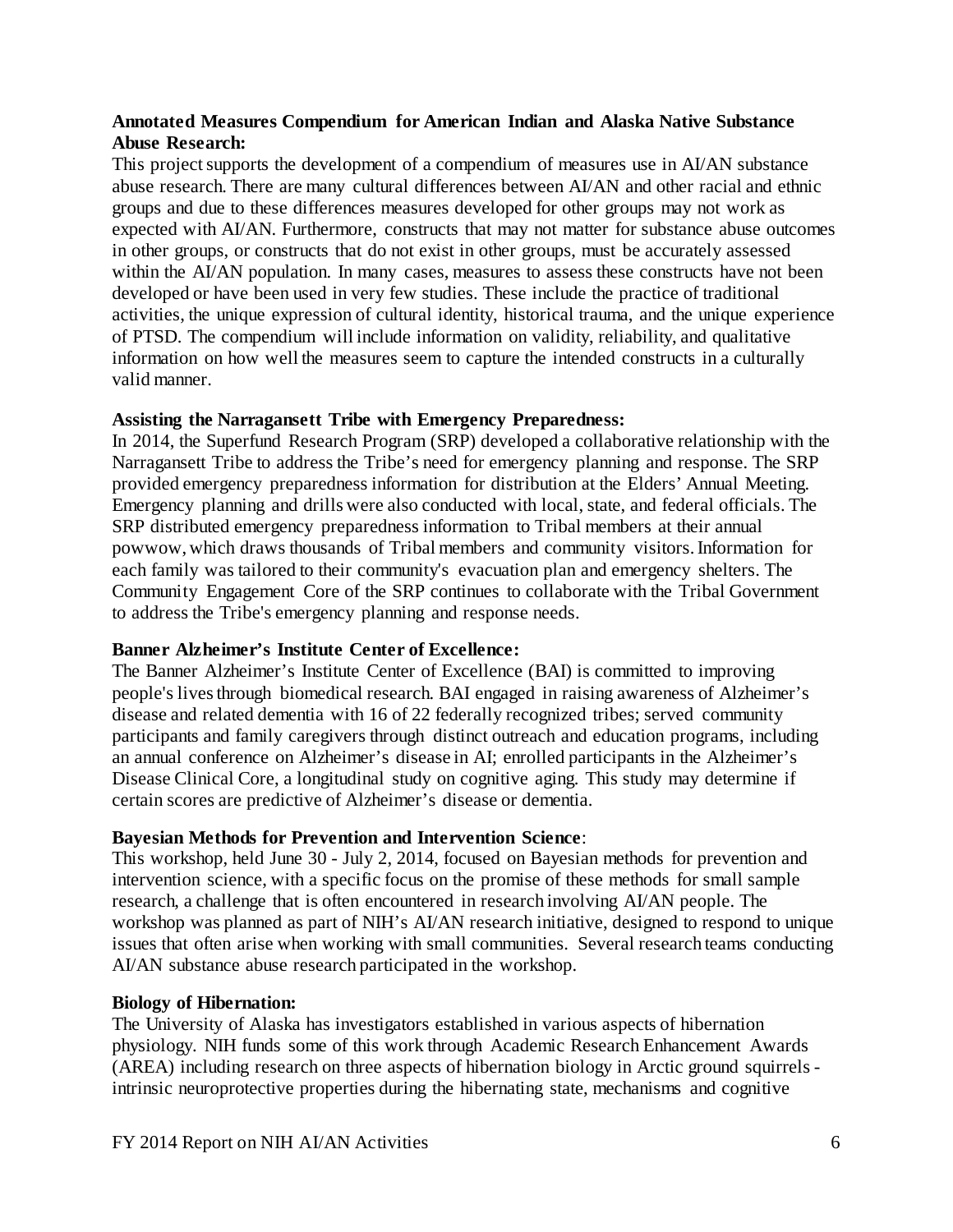significance of synaptic remodeling during hibernation, and central nervous system regulation of metabolic suppression in hibernation. Several AI/AN students have worked on this research and have gone on to pursue graduate degrees in biomedical science or medicine.

#### <span id="page-7-0"></span>**Building a Sustainable Indian Tribal Infrastructure for Translational Research:**

Faculty from the University of Washington, School of Nursing worked in collaboration with the Port Gamble S'Klallam Tribe and Suquamish Tribe to establish a trans-cultural research education partnership to build tribal capacity in research and to enhance nursing students' understanding and skills in building community partnerships. Undergraduate and graduate nursing students were immersed in tribal communities, under university faculty supervision, to develop skills in clinical and research practice, core public health competencies, program planning, and transcultural nursing practice. Over the course of the program, students and faculty worked with tribal communities to design research proposals and to implement health education programs. Faculty and students partnered with Tribes in the submission of research grant applications and students were then able to participate in research implementation. This program integrated teaching, research, and practice in a collaborative university-tribal teaching model.

#### <span id="page-7-1"></span>**Chickasaw Health Information Center:**

The Chickasaw Health Information Center (CHIC) is a public-private project jointly supported by the NIH, the Chickasaw Nation, and Computercraft, a Chickasaw-owned science and technology company. The CHIC is a consumer health information center located in the Chickasaw Nation Medical Center in Ada, OK. Computercraft developed and hosts the CHIC website, and also developed a mobile kiosk. The website provides patients and citizens of the Chickasaw Nation with access to health information and a newly redesigned version of the website went live in the fall of FY 2014. In addition, the physical space of the CHIC, located in the Medical Center, will be upgraded with new technology and furniture. A program evaluation is planned for the summer of 2015. The NIH also trains staff and health care providers and provides guidance about effective information provision practices.

#### <span id="page-7-2"></span>**Clinical Trials Network American Indian and Alaska Native Interest Group:**

NIH conducts ongoing monthly meetings with this interest group, comprised of substance abuse treatment researchers focused on AI/AN populations. Recent activities have included a focus on further development of the AI/AN research portfolios related to substance abuse and strategies to assist AI/AN investigators to develop competitive grant applications.

#### <span id="page-7-3"></span>**Collaborative Research Center for American Indian Health:**

The goal of this Center is to bring together Tribal communities and health researchers to conduct transdisciplinary research on the social determinants of health that are significant to health disparities experienced by AI communities in South Dakota, North Dakota, and Minnesota. The Factors Influencing Pediatric Asthma (FIPA) project, in collaboration with the Cheyenne River Sioux Tribe, examines factors influencing pediatric asthma including genetics, immunity, environmental exposures, education, economic resources, and access and utilization of medical care. Tribal college students are active members of the research team. Recently, an intensive patient education intervention on self-directed care was pilot tested at Forth Berthold Community College. A clinical trial with the intervention has begun with the expectation of reduced morbidity and medical care utilization, while increasing quality of life.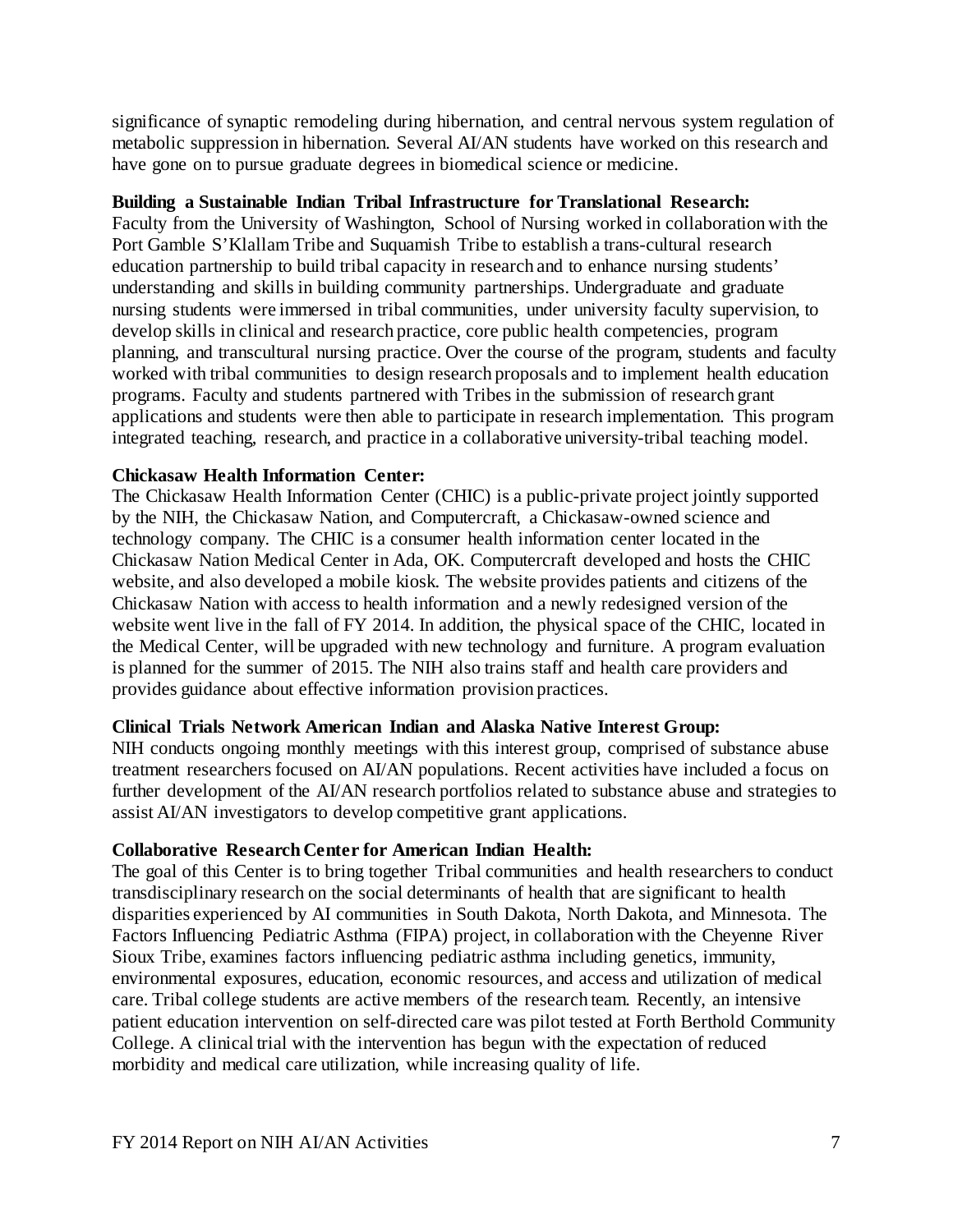<span id="page-8-0"></span>**Developing a Diabetes Numeracy Intervention for American Indians and Alaska Natives:** Patients with diabetes must engage in a variety of self-care behaviors, including appropriate dietary practices, blood glucose self-monitoring, and medication management. Important to each of these behaviors is the capacity to understand and use numbers (e.g., counting carbohydrates). This project is developing and pilot testing a culturally appropriate intervention to improve diabetes-related numerical skills among AI/ANs with diabetes. After the intervention, the project will assess change in numeracy skills and change in diabetes self-efficacy, self-care behavior, and clinical outcomes to assess whether change in numeracy predicts change in these secondary outcomes.

#### <span id="page-8-1"></span>**Developing Effective Proximal Care to Prevent Rural Alaska Native Youth Suicide:**

The annual rate of death by suicide among AI/AN youth is significantly higher than that of other young Americans. This project is developing a community-based, capacity-building intervention to reduce suicidal behavior in AI/AN youth. Leveraging the experience and insight of the Northern Alaska Wellness Initiative (a collaborative effort that engages Tribal representatives to assess the development and evaluation of behavioral health services and programming), the study pairs mental health professionals with tribal leaders to reduce stigma associated with helpseeking and to promote earlier interactions between providers and community members. This project takes a public health approach, aiming to shift from crisis intervention to selective outreach and community-integrated care of youth at-risk for suicide. The intervention holds promise for decreasing suicide risk and bolstering protective factors in Tribal communities.

#### <span id="page-8-2"></span>**Diabetes Prevention Program:**

The Diabetes Prevention Program (DPP) clinical trial and its follow-up study, the Diabetes Prevention Program Outcome Study (DPPOS), have shown that certain interventions could prevent or substantially delay the onset of type 2 diabetes in overweight or obese adults with impaired glucose tolerance (pre-diabetes). Forty-five percent of the participants in these studies belong to underrepresented racial or ethnic groups, including AI/AN individuals, that have increased risk of type 2 diabetes. At the June 2014 meeting of the American Diabetes association, the DPPOS study reported that at a 15 year follow-up, the difference in type 2 diabetes development decreased by 27 percent in the lifestyle group and 18 percent in the medication group when compared with placebo. It is noteworthy that the Indian Health Service, through a Special Diabetes Program for Indians demonstration project, has now delivered the DPP lifestyle intervention to over 6,000 AI/AN individuals nationwide.

#### <span id="page-8-3"></span>**Domoic Acid Neurotoxicity in Native Americans:**

Over the past 30 years, there has been a dramatic increase in the number of harmful algal blooms in coastal waters resulting in more toxic algal species and toxins that can cause massive kills of fish and shellfish, wildlife mortality, human illness, and death. One of these marine organisms produces a neurotoxin, domoic acid (DA). Clam harvesting beaches on AI/AN reservations in the Pacific Northwest have had levels of DA which have been close to or exceeded safe levels. Data indicate that the AI/AN population is currently at risk for significant, but preventable, neurobehavioral impairment from clam consumption. This study of 735 AI/AN individuals from three Tribes is determining the health impacts of chronic, low level exposures to DA over time, as well as the exposure and host factors associated with DA neurotoxicity.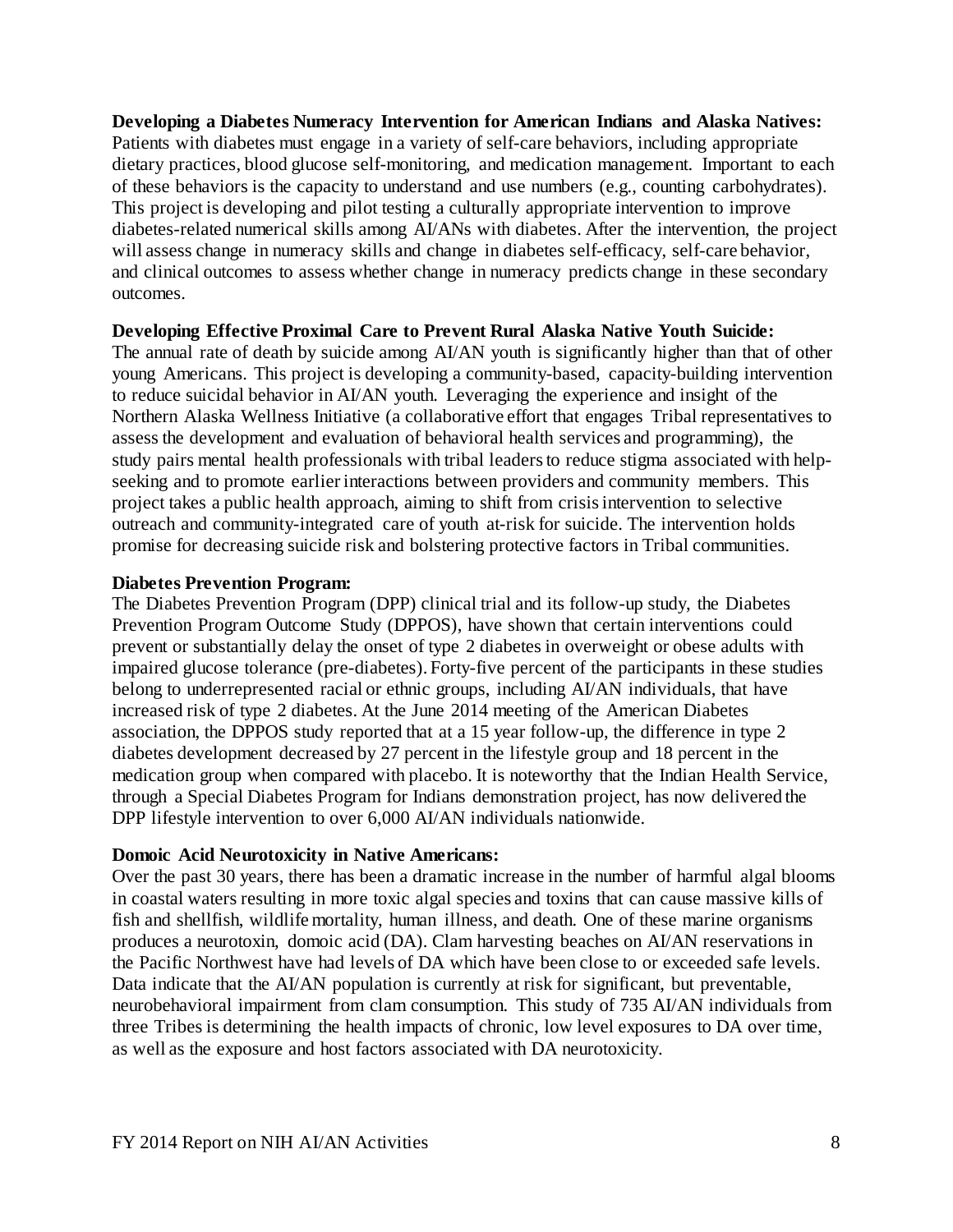#### <span id="page-9-0"></span>**Emergency Department Screen for Teens at Risk for Suicide:**

Intentional self-harm is one of the leading causes of youth emergency room visits. The Emergency Department Screen for Teens at Risk for Suicide (ED-STARS) study is developing and prospectively validating an instrument to screen for suicide risk. It will also refine algorithms capable of predicting which youth are most likely at risk for attempting suicide in the future. ED-STARS is being conducted in 13 hospital emergency departments affiliated with the Pediatric Emergency Care Applied Research Network and the White River Public Health Service Indian Hospital**.**

#### <span id="page-9-1"></span>**Enhancing the Diversity of the NIH Funded Workforce:**

The National Institutes of Health awarded nearly \$31 million in FY 2014 to invest in innovative approaches to training and mentoring researchers, including those from backgrounds underrepresented in biomedical sciences. These awards are part of a projected five-year program to support more than 50 awardees and partnering institutions in establishing a national consortium to develop, implement, and evaluate approaches to encourage individuals to pursue and persist in biomedical research careers. Each of these initiatives has components addressing AI/AN populations and collectively, these awards aim to enhance representation of diverse groups, including AI/AN, in the NIH-funded workforce. This consortium is comprised of three integrated initiatives:

<span id="page-9-2"></span>Building Infrastructure Leading to Diversity:

Building Infrastructure Leading to Diversity (BUILD) is a set of 10 experimental training awards designed to implement and study innovative and effective approaches to engaging students from diverse backgrounds in biomedical research and to prepare students to become future contributors to the NIH-funded research enterprise. The BUILD awardees will work with multiple partnering institutions to provide robust research training and mentorship experiences for students and faculty. Two BUILD awardee institutions and their partners aim to serve significant numbers of AI/AN students: University of Alaska, Fairbanks and Portland State University, and their partners which include University of Alaska-Southeast, Ilisagvik College, and University of Alaska-Anchorage.

<span id="page-9-3"></span>The National Research Mentoring Network:

The National Research Mentoring Network (NRMN) will develop a nationwide network of mentors and mentees spanning all biomedical disciplines and will develop best practices for mentoring, mentor training, and professional development opportunities for mentees and mentors. The NRMN grantees' leadership team includes investigators with demonstrated commitment to serving AI/AN populations and partnerships with organizations, including: the Society for the Advancement of Chicanos and Native Americans in Science (SACNAS), American Indian Science and Engineering Society, Association of American Indian Physicians, Northern Arizona University Center for American Indian Resiliency, Washington State University Behavioral Health Collaborative in Rural American Indian Communities, and the University of Washington Regional Native American Community Networks Program. For more information about awardees and their partners, visit [http://commonfund.nih.gov/diversity/fundedresearch.](http://commonfund.nih.gov/diversity/fundedresearch)

<span id="page-9-4"></span>The Coordination and Evaluation Center:

The Coordination and Evaluation Center (CEC) will coordinate consortium-wide activities and assess the efficacy of the training and mentoring approaches developed by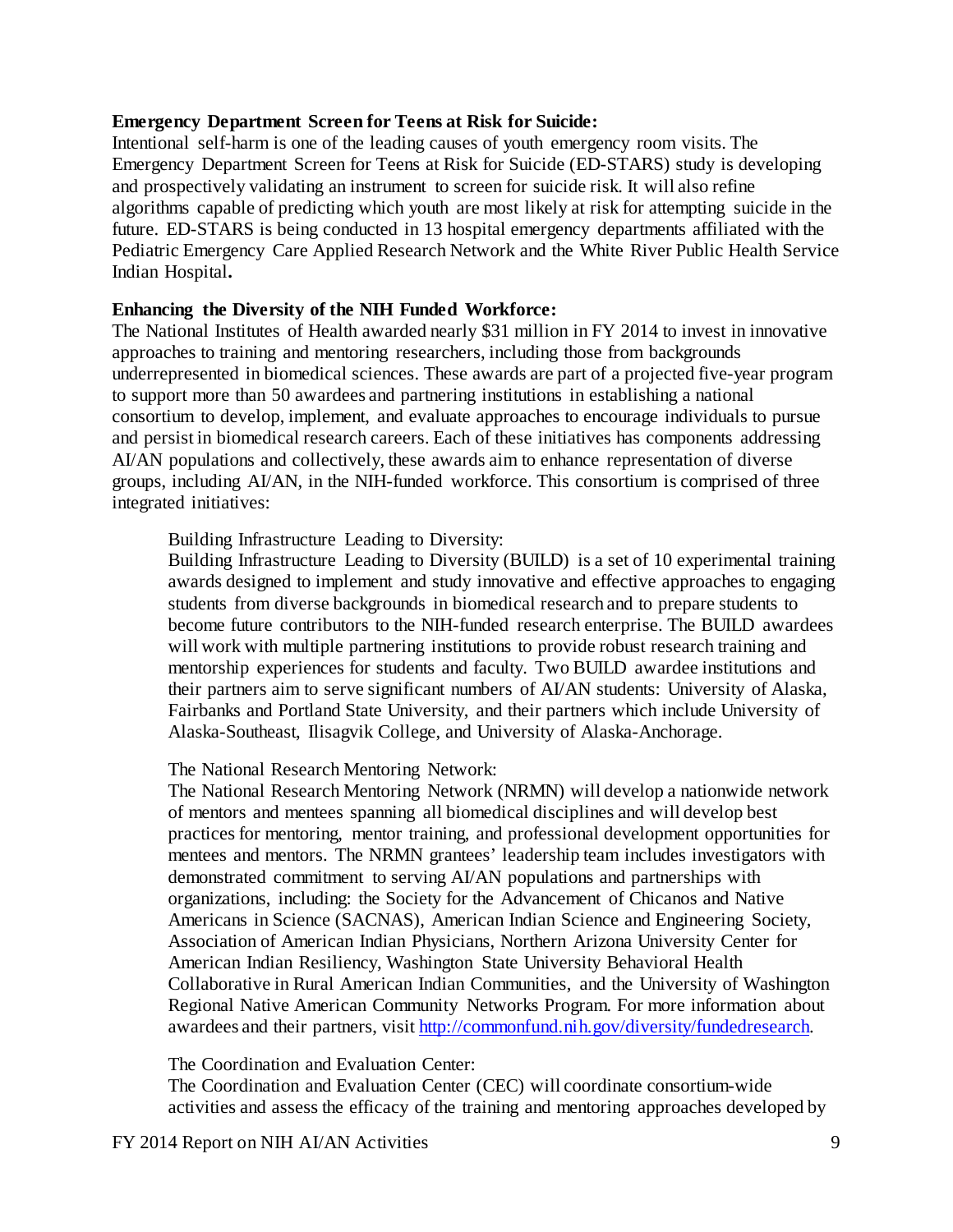the BUILD and NRMN awardees. Given the wide range of geographical, racial, ethnic, linguistic, and cultural diversity represented by the BUILD and NRMN awardees and their partners, the CEC will allow for the rigorous analysis of which interventions are most effective within which context and for which populations. These findings will have implications for recruiting, training, and mentoring of diverse groups nationwide, including AI/AN.

#### <span id="page-10-0"></span>**Environmental Health Information Partnership:**

The Environmental Health Information Partnership (EnHIP) strengthens institutional capacity to reduce health disparities through use of information technology and environmental health information. The program includes institutions with high AI/AN enrollment including Oglala Lakota College (South Dakota), Diné College (Arizona), Haskell Indian Nations University (Kansas) and the University of Alaska, Anchorage. EnHIP helps institutions incorporate NLM resources in their curricula and community outreach projects. Faculty, staff, and students receive training in information resources and participate in meetings about scientific issues and funding opportunities. The program also supports local information projects related to environment and disaster preparedness.

#### <span id="page-10-1"></span>**Family Investigations of Diabetes and Nephropathy:**

The Family Investigations of Diabetes and Nephropathy (FIND) project is carrying out studies to elucidate the genetic susceptibility to kidney disease in patients, especially those with diabetes mellitus. African Americans, Hispanics, and American Indians appear to have an increased incidence and prevalence of diabetic, as well as non-diabetic, renal disease and the FIND study has specifically recruited people from these populations to assess the role that genetic variations may play in renal disease. A recent genome-wide association study has identified particular genetic variants that may be associated with diabetic nephropathy in American Indians.

# <span id="page-10-2"></span>**Genetics of Obesity in Yup'ik Eskimos:**

This research program is identifying genetic risk factors for obesity and seeks to understand how genetic risk is modified by environmental factors, including intake of polyunsaturated fatty acids, and by behavioral factors, such as physical activity in an AI/AN population.

#### <span id="page-10-3"></span>**Health Information Resources and Technologies That Address Health Disparities:**

NIH develops and maintains culturally-appropriate websites that focus on information to address health disparities among AI/AN. The American Indian Health Web Portal is dedicated to issues affecting the health and well-being of all North American AI/AN and includes current research information and traditional healing resources. NIH will release a redesigned portal in the summer of 2015. The Arctic Health website, in collaboration with the Alaska Medical Library at the University of Alaska, Anchorage, brings together reliable information on diverse aspects of the Arctic environment and the health of northern peoples. A Native American Health page on MedlinePlus.gov, the National Library of Medicine's main consumer health website, facilitates access to information on specific health concerns that affect AI/AN.

# <span id="page-10-4"></span>**Healthy Children, Strong Families: American Indian Communities Preventing Obesity:**

The obesity rate among AI children is high and, once established, this early obesity often persists through adulthood, which increases the risk of cardiovascular disease and type 2 diabetes. This project is testing a community-based intervention in six diverse rural and urban AI communities nationally to address the problem of AI childhood obesity, primarily in families with pre-school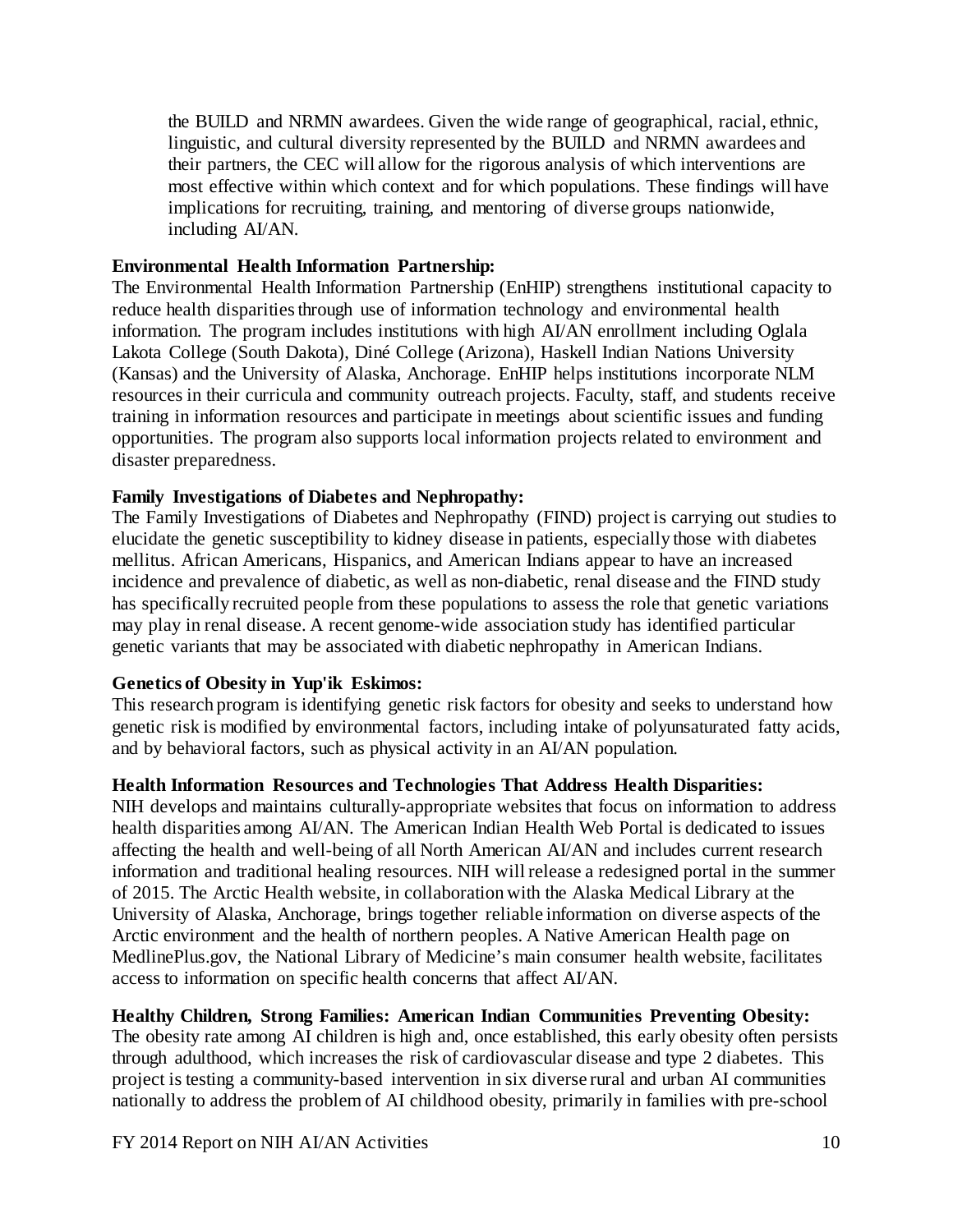age children. The study will evaluate body mass index scores, adult and child waist circumferences, fruit and vegetable consumption, sugar intake, time spent watching television, physical activity level, amount of sleep, and, in adults, the psychosocial factors of stress and depression. The short term goal of this project is to develop successful obesity interventions that are practical and easily replicated, while the long-term goal is to incorporate successful interventions into AI health programs and to disseminate them nationally in order to assist communities in preventing and reducing obesity.

#### <span id="page-11-0"></span>**Healthy Native Babies:**

The NIH collaborated with experts in Native communities to create the Healthy Native Babies Project, an outreach component of the Safe to Sleep® campaign focused on AI/AN communities. This project focuses on Sudden Infant Death Syndrome (SIDS) risk reduction in Northern Tier AI/AN communities. In FY 2014, the project conducted train-the trainer sessions, disseminated materials, and provided resource stipends to tribes and organizations. Train-the-trainer sessions were held in nine locations to assist local health educators with skills needed to effectively train employees and colleagues on Sudden Unexpected Infant Death (SUID), SIDS, and other sleeprelated causes of infant death. Outreach was conducted and materials disseminated at six events during the past year to reach tribes and organizations serving Native families. In addition, resource stipends were awarded to 11 tribes and organizations to have customized materials with safe infant sleep messages printed, utilizing the Healthy Native Babies Project Toolkit Disk.

#### <span id="page-11-1"></span>**Historical and Contemporary Factors Influencing the Lives of Reservation-Based Native American Youth: Non-Lethal Suicidal Behavior:**

This research used a community-based participatory research approach and solely-American Indian research team led by a nurse researcher from NIH to collect data from 288 AI youth 15-24 years of age from a one-reservation, two-tribe sample in the Northern Plains. Data were collected on several sensitive topics including childhood abuse, exposure to violence, and suicide. The study was supported by a tribal resolution and all documents were reviewed and approved by tribal leadership or designee. One component of this agreement includes the confidentiality of the participating tribes and confidentiality was treated with of utmost importance when conducting this research. The study found 45 percent of the youth had thought about suicide and 35 percent had attempted suicide. It also found that many youth had multiple ongoing trauma exposures, including adverse childhood experiences (ACE), and a significant relationship between the number of adverse exposures and mental health and risk behavior outcomes. Seventy-eight percent of the sample reported at least one ACE and 40 percent reported at least two. These effects were cumulative and each additional ACE increased the odds of suicide attempt, poly-drug use, PTSD symptoms, and depression symptoms. In August 2013, the study team began an eight month process to disseminate findings to the community. Using videoteleconference (VTC) technology the team held biweekly meetings that allowed communitybased research partners to learn about and engage in interactive discussions of the data. The purpose of this data-sharing phase was to return findings to the community as highlighted in a tribal resolution and agreed upon in preliminary planning discussions. Through this tribal engagement process the tribal advisory group concluded that early childhood interventions are a critical next step toward addressing the long-term impact and widespread exposure to trauma and violence reported by tribal youth. With this understanding, the board launched the next phase of the partnership – a study designed to evaluate an intervention to address trauma and abuse among parent-child dyads in the local Head Start program.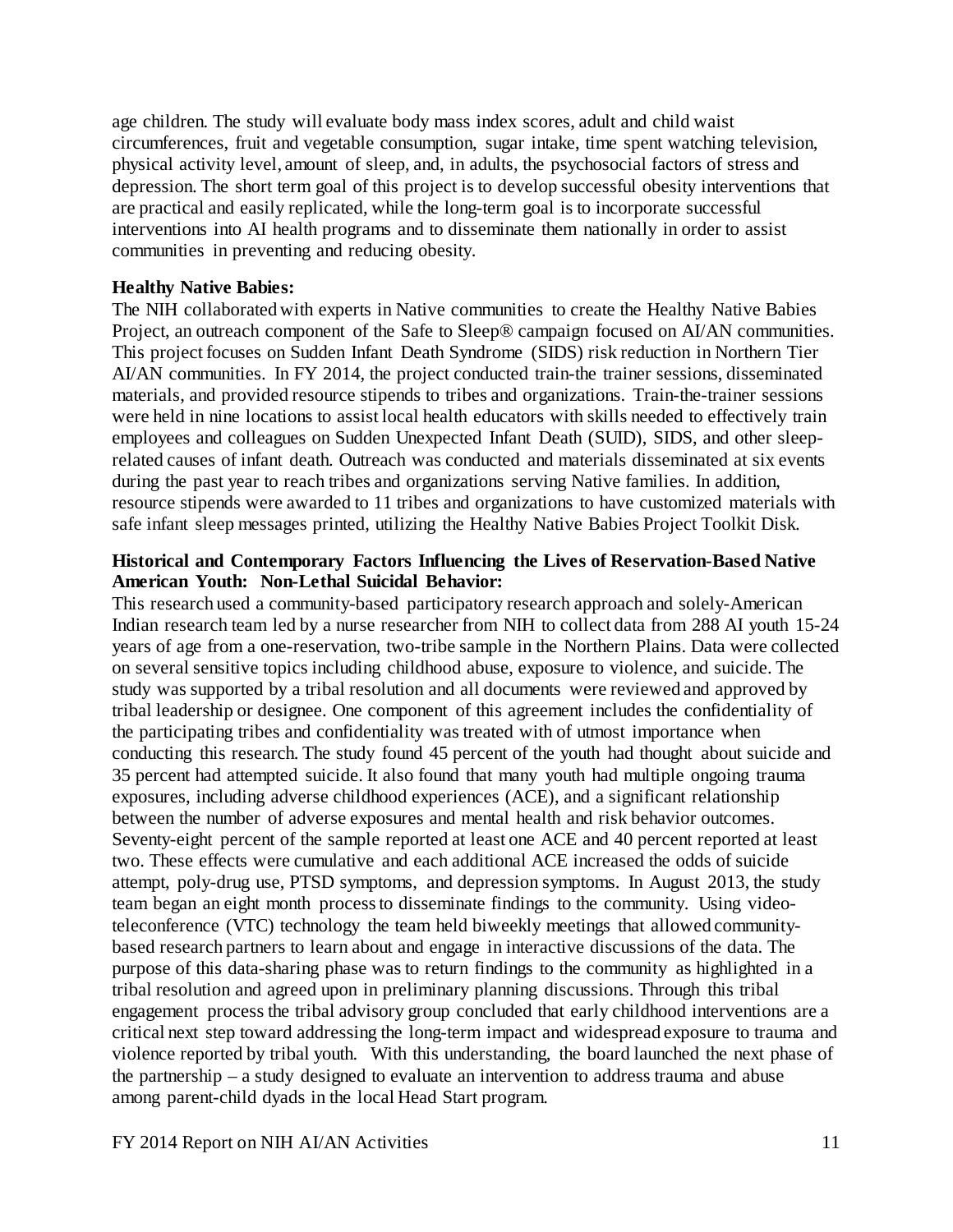# <span id="page-12-0"></span>**Historical Trauma Practice and Group Interpersonal Psychotherapy for American Indians:**

Disparities in socioeconomic factors, including income, health insurance, and education, contribute to low mental health treatment engagement among American Indians. This project is addressing low treatment engagement among AI/AN individuals by developing and refining a culturally-tailored intervention, the Historical Trauma and Unresolved Grief Tribal Best Practice (HTUG), combined with Group Interpersonal Psychotherapy (IPT), for treatment of depression and other mental disorders. The project, conducted in partnership with several community partners, includes a pilot, randomized clinical trial comparing HTUG/IPT to standard IPT alone in both rural and urban clinical settings. This intervention holds promise for reducing disparities in mental health treatment engagement in AI/AN and other underserved populations.

#### <span id="page-12-1"></span>**Honoring the Gift of Heart Health:**

NIH funded nine Strategic Champions Demonstration Projects as part of the Community Health Worker Health Disparities Initiative. Two of these projects were implemented in AI communities. The Partners in Health project worked with the Navajo Nation in Arizona and New Mexico and the Southeast Arizona Area Health Education project worked with AI communities in Arizona. The overall goal of both projects was to build on community health representatives' and community health workers' capacity to utilize a curriculum called 'Honoring the Gift of Heart Health' and expand education and support in the community to ultimately decrease health disparities in heart disease among underserved populations. Each project implemented multifaceted, innovative strategies within its respective community. A webinar highlighting the lessons learned can be found on the Community Health Worker Health Disparities website along with other materials about the projects

[\(https://www.nhlbi.nih.gov/health/educational/healthdisp/start-a-program/resources.htm\).](https://www.nhlbi.nih.gov/health/educational/healthdisp/start-a-program/resources.htm) In addition, results are being disseminated through venues like conference presentations and scientific journals, to encourage other communities to consider implementing this curriculum.

#### <span id="page-12-2"></span>**Indigenous Wellness Research Institute National Center of Excellence:**

The goal of this Center is to improve AI/AN health and eliminate health disparities through transdisciplinary research partnerships focused on behaviorally-rooted health conditions that disproportionately affect AI/AN populations, e.g., cardiovascular disease (CVD), obesity, diabetes, HIV/AIDS, substance abuse, and mental illness, while emphasizing the importance of historical context as well as co-occurring factors of violence, substance use, and psychological distress. The Healthy Hearts 2 project focuses on using CBPR principles to address risk factors for cardiovascular disease in AI populations, including depression and diabetes, which is a particularly strong determinant of CVD morbidity and premature mortality among adults in Northwest AI tribes. A motivational interviewing, cognitive-based treatment for CVD prevention intervention has been developed through a collaboration with tribal investigators, the Tulalip tribal community, and cultural leaders. The goal is to address underlying depressive symptomatology, activate CVD prevention behaviors, increase medication adherence, and decrease body mass index and CVD risk behaviors. Currently, recruitment is underway for the implementation of the intervention.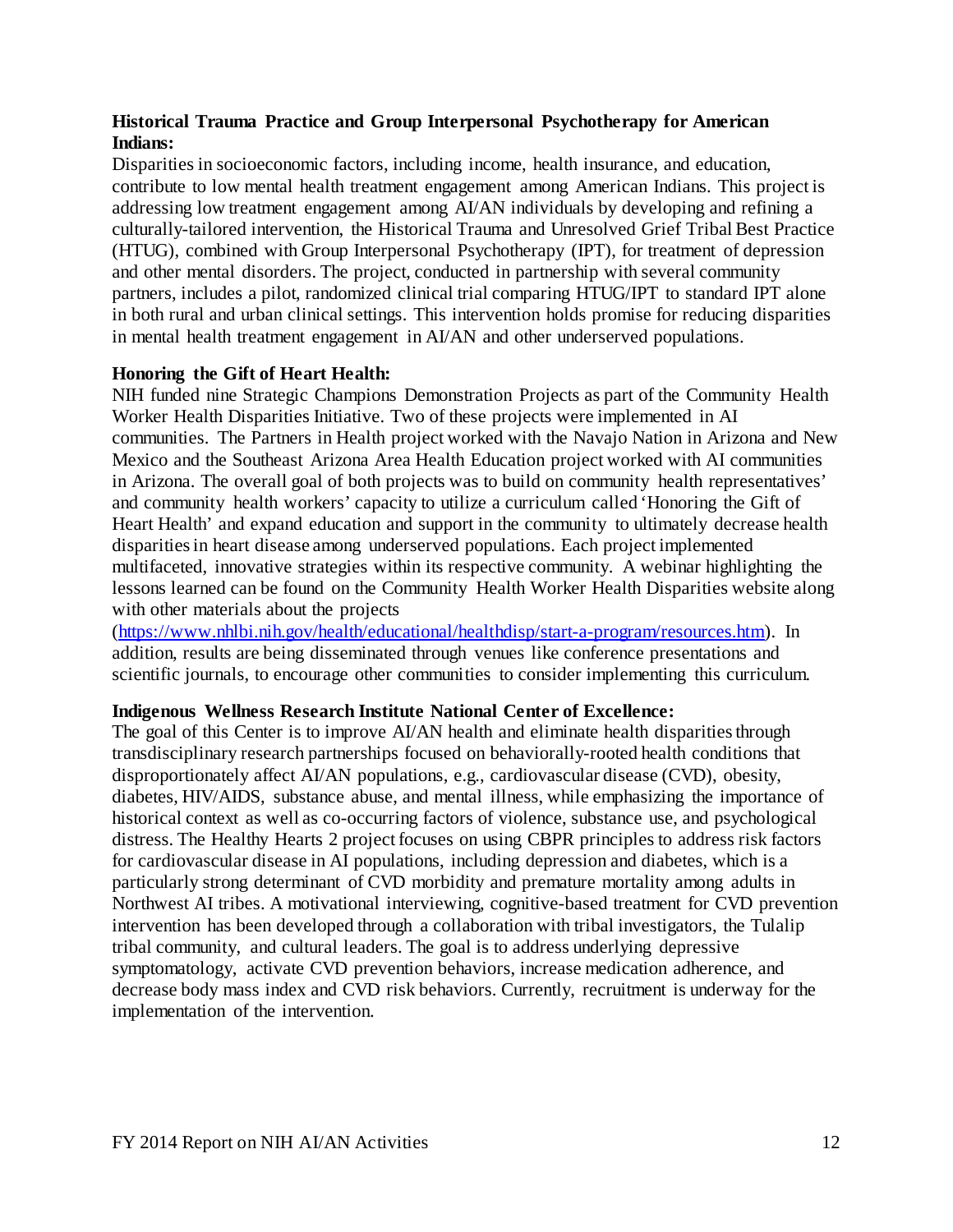#### <span id="page-13-0"></span>**Innovative Multigenerational Household Intervention to Reduce Stroke and Cardiovascular Disease:**

This project is determining the effectiveness of a household-based motivational counseling intervention to reduce stroke risk in 360 households where Strong Heart Family Study members reside. The Strong Heart Family Study is a population-based cohort of 4,549 AI from 12 tribes in Arizona, Oklahoma, North Dakota, and South Dakota. The intervention is working to demonstrate household-level improvements in stroke risk score for adults over 45 years old as well as a change in modifiable risk factors like smoking, physical activity, diet, and blood pressure for all participants.

#### <span id="page-13-1"></span>**Institutional Development Award:**

The Institutional Development Award (IDeA) program broadens the geographic distribution of NIH funding for biomedical research. The program fosters health-related research and enhances the competitiveness of investigators at institutions located in states in which the aggregate success rate for applications to NIH has historically been low. The program also serves unique populations, such as rural and medically underserved communities in these states. The IDeA program consists of IDeA Networks of Biomedical Research Excellence (INBRE), IDeA Program Infrastructure for Clinical and Translational Research (IDeA-CTR), and Centers of Biomedical Research Excellence (COBRE). Grants supported by the IDeA program work with tribal nations and colleges on a variety of projects. For example, INBRE grants in Kansas, Montana, Nebraska, New Mexico, North Dakota, Oklahoma, and South Dakota work with 16 different TCUs on building research capacity and infrastructure for projects ranging from building STEM education programs at the TCU to research on West Nile virus infection frequencies.

# <span id="page-13-2"></span>**Intervention Research to Improve Native American Health:**

The Intervention Research to Improve Native American Health (IRINAH) brings together a network of researchers who are funded through the trans-NIH Interventions for Health Promotion and Disease Prevention in Native American Populations program. The group's goal is to assist communities and scientists in their research endeavors and share best practices for conducting research in American Indian communities. This network holds a monthly conference call, as well as an annual, in-person meeting to promote and discuss research. Further information can be found at:

<http://cancercontrol.cancer.gov/nativeamericanintervention/funded.html>

# <span id="page-13-3"></span>**Intramural NIAID Research Opportunities Activities:**

The Intramural NIAID Research Opportunities (INRO) program, an annual outreach program for underrepresented populations in biomedical research, provides a platform for potential trainees and future employees to learn about research. The February 2014 INRO program included a presentation by an American Indian post baccalaureate researcher. INRO marketing efforts were directed to AI/AN, Hispanics, African Americans, and Native Hawaiians and Other Pacific Islanders through a nationwide strategy via e-mail, phone, and direct mail to AI/AN contacts affiliated with U.S. colleges and universities and targeted website and journal advertisements.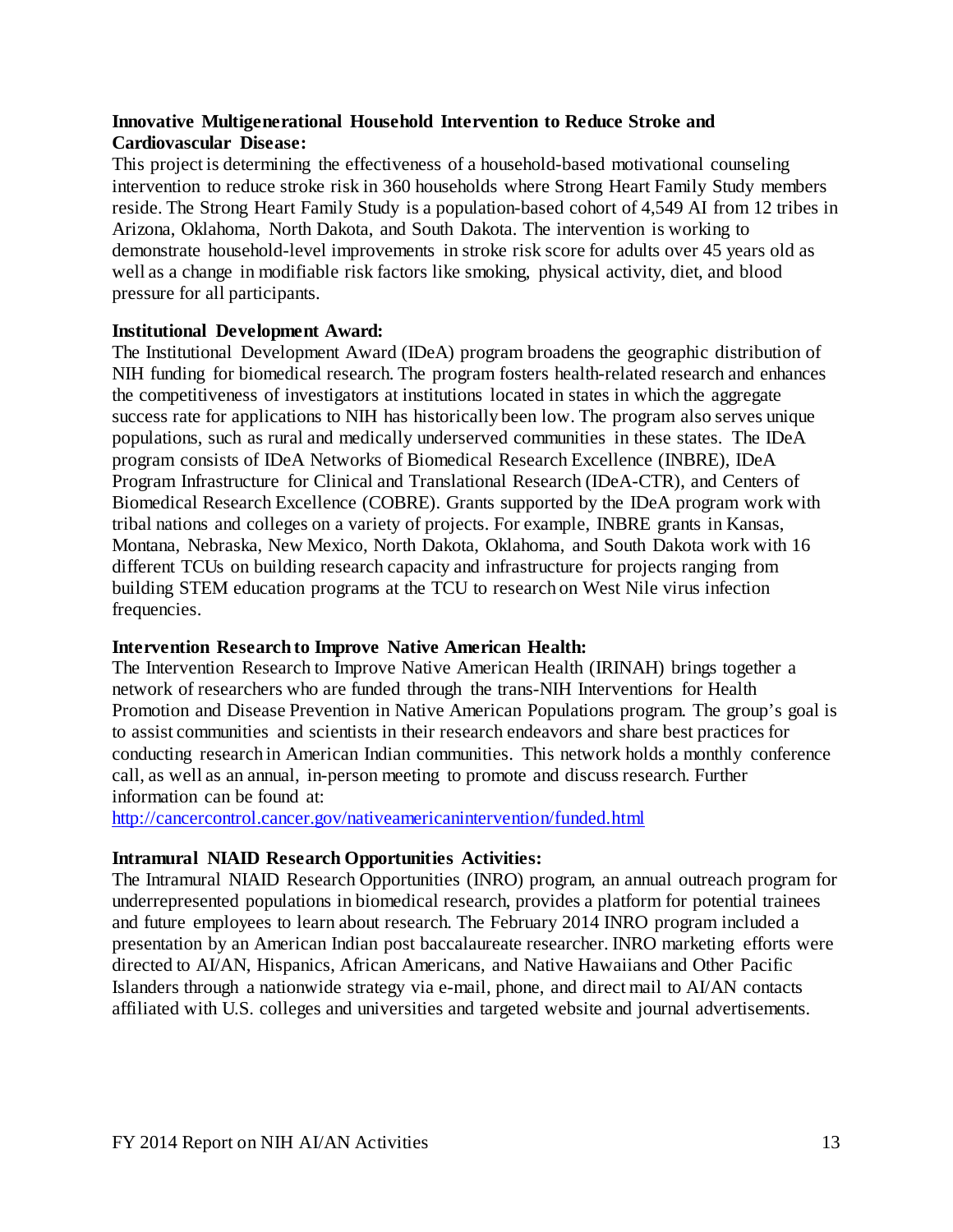#### <span id="page-14-0"></span>**Mentoring Program for Career and Research Development of American Indian and Alaska Native Scholars:**

This training program, which is led by an AI investigator, supports the career development of researchers investigating the intersection of substance abuse and behavioral aspects of HIV research within ethnic (emphasizing Native populations) and sexual minority populations. Scholars have participated in scientific meetings, intensive writing workshops, and grant writing workshops as well as received targeted career mentoring. Six trainees participated in the first year of the training programs. All trainees developed concepts papers for research projects to serve as the basis for future independent grant applications. Two participants have submitted applications and several have also developed manuscripts for publication.

# <span id="page-14-1"></span>**Molecular Characteristics of the Apical Recycling System:**

This research has recently identified mutations in a protein called Myo5B as the cause of the rare congenital diarrhea syndrome, microvillus inclusion disease (MVID). Study participants included Europeans of several racial and ethnic groups and individuals from a Navajo tribe. The study has found that each of the Navajo participants have a single point mutation that inactivates proper motor function of Myo5B. This study is investigating the underlying abnormalities that result from loss of function Myo5B mutations in MVID.

# <span id="page-14-2"></span>**National Diabetes Education Program Multicultural Campaigns:**

In partnership with the CDC, NIH launched the National Diabetes Education Program (NDEP) in 1997 to change the way diabetes is treated. Since its inception, NDEP has taken a multicultural approach to achieve the goals of improving diabetes management, developing community-based interventions, implementing health system changes, and forging an inclusive partnership network. With the help of AI/AN representatives, the program has developed a range of materials on type 2 diabetes prevention and control that are adapted specifically for the AI/AN population. The program provides ideas and encourages the creation of activities in AI/AN communities to provide education about diabetes prevention and treatment.

# <span id="page-14-3"></span>**National Native American Youth Initiative Program:**

The National Native American Youth Initiative (NNAYI) program met on June 26-27, 2014 to introduce AI/AN high school student scholars to the possibilities, realities, and benefits of pursuing a career in biomedical research, especially in health disparities and minority health research. This two-day program at the NIH was supported by more than 10 NIH Institutes and Centers, as well as the Office of the NIH Director. A broad cadre of NIH researchers, postdoctoral scientists, and extramural staff introduced NNAYI high school scholars to career opportunities and scholarship in biomedical research and the academic skills required for a biomedical/science-focused admission to colleges or health profession schools, as well as served as role models in biomedical science, research, and health careers. A total of 43 high school scholars, peer counselors and AAIP staff participated in the FY 2014 program.

# <span id="page-14-4"></span>**Native American Engagement in HIV Clinical Research:**

The Native American Engagement in HIV Clinical Research (NAEHCR) project funded by NIH, the Office of HIV/AIDS Network Coordination, and the National Native American AIDS Prevention Center, continued working to build relationships between Native communities and HIV clinical research staff. In FY 2014, NAEHCR conducted several focus groups and cultural humility trainings to increase site staff competency for working with American Indians in urban communities. NAECHR sought collaborations throughout FY 2014 and collaborated on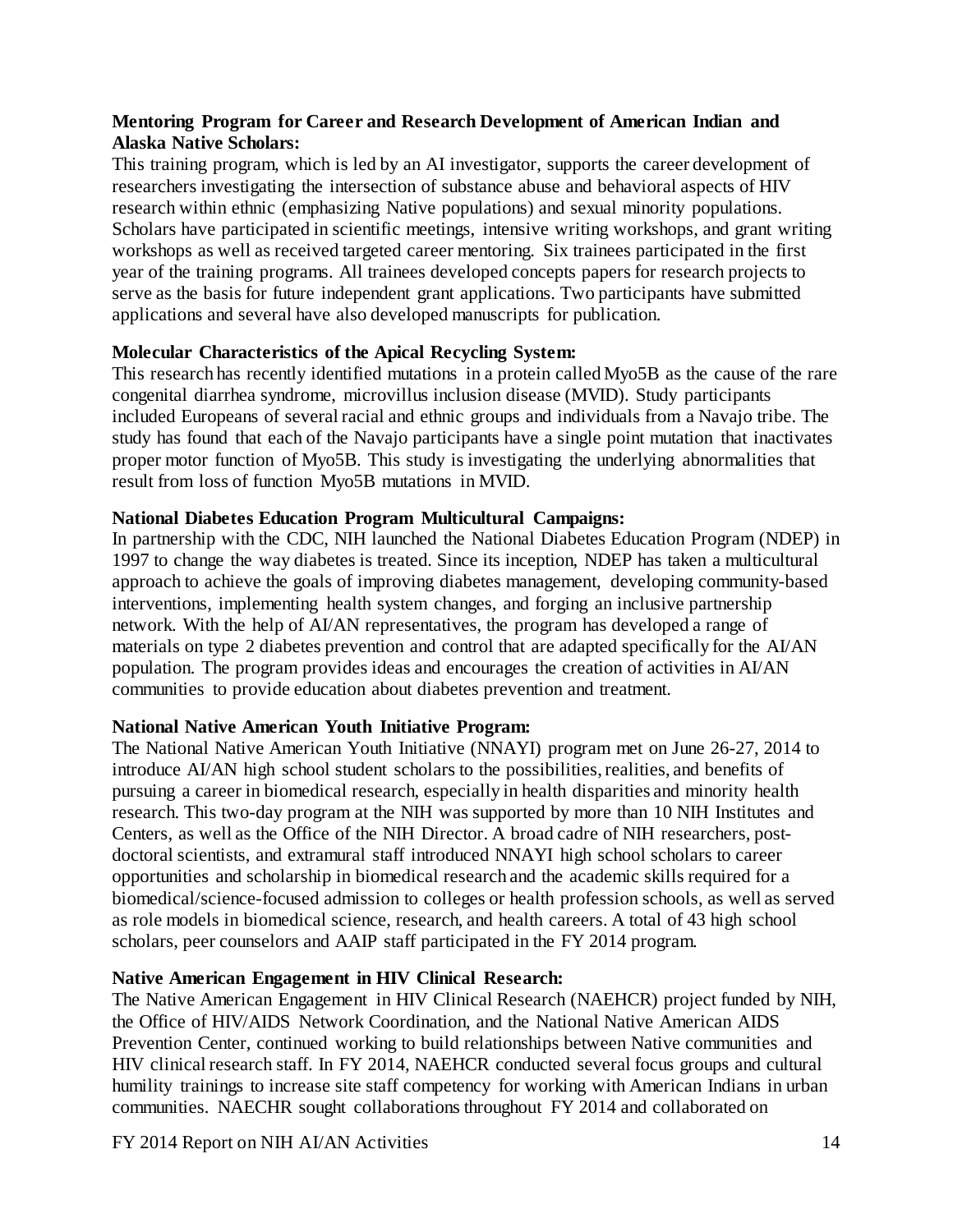activities with the AIDS Clinical Trials Unit and HIV Prevention Trials Unit at the Johns Hopkins Medical Center; the Richland College Pow Wow; and the Urban Inter-Tribal Center of Texas. These collaborations helped NAECHR to complete a number of activities including 1) completing the "NAEHCR: Project Guidance & Best Practices" and cultural humility training module, available on online at: [https://www.hanc.info/resources/Legacy Project Intiatives](https://www.hanc.info/resources/Legacy%20Project%20Intiatives%20Library/NAEHCR%20Guidance%20and%20Best%20Practices%20v1.0.pdf)  [Library/NAEHCR Guidance and Best Practices v1.0.pdf](https://www.hanc.info/resources/Legacy%20Project%20Intiatives%20Library/NAEHCR%20Guidance%20and%20Best%20Practices%20v1.0.pdf) ; 2) giving a presentations on an HIV Prevention research module at the Tulsa Two-Spirit Gathering in April 2014, at the NorthEast Two-Spirit Society in August 2014 (San Francisco), and the NorthEast Two-Spirit Gathering in October 2014. NAECHR also led a workshop session on the HIV prevention research module, with guest presenter from the NorthEast Two-Spirit Society at the U.S. Conference on AIDS in San Diego in October 2014.

#### <span id="page-15-0"></span>**Native American Research for Health:**

The Native American Research for Health (NARCH) program is a trans-NIH collaboration with the IHS that supports collaborations between federally recognized AI/AN Tribes or Tribal organizations and research-intensive academic institutions that support health research projects prioritized by the Tribal communities. The NARCH initiative is encouraging competitive research linked to the health priorities of AI/AN organizations and health disparities; increasing the capacity of both AI/AN organizations and research-intensive institutions to reduce distrust by AI/AN communities and people toward research; and developing a cadre of AI/AN scientists and health professionals engaged in biomedical, clinical, behavioral, and health services research who will be competitive in securing NIH funding. In FY 2014, NIH and IHS supported 63 NARCH projects and cores totaling \$10.2 million dollars. NARCH projects range from STEM education to research on diabetes protocols, alcohol abstinence, childhood trauma, and effects of environmental exposures.

#### <span id="page-15-1"></span>**Native American Research for Health Principal Investigator Meeting:**

NIH, in collaboration with the IHS, conducted the annual Native American Research for Health (NARCH) Program Principal Investigator (PI) meeting on October 17, 2014 in Los Angeles, California. The purpose of the meeting was to provide updates on the NARCH-funded research projects and student and faculty development projects with a secondary goal of creating collaborative efforts across NARCH programs. The NARCH PIs were also provided information on current NIH funding opportunities applicable to the AI/AN communities, the newly-forming NIH Tribal Consultation Advisory Committee, and NIH intramural research opportunities for students and young investigators. NIH and IHS provided information on the new progress report requirements and the NARCH program evaluation process.

#### <span id="page-15-2"></span>**Native Children's Research Exchange Annual Meeting: Implementation Science: Applications for Tribal Settings:**

This annual conference was held September 17-19, 2014 in Denver, CO. The mission of the Native Children's Research Exchange (NCRE) is to network researchers studying child and adolescent development and substance abuse in AI/AN communities. The NCRE supported six junior scholars to attend the meeting and provides support for on-going mentoring for two scholars each year.

# <span id="page-15-3"></span>**Native Navigation Across the Cancer Continuum in the Comanche Nation:**

This project developed a set of cancer-related health education modules in collaboration with the Comanche Nation in Oklahoma. The materials integrate local cultural content with standardized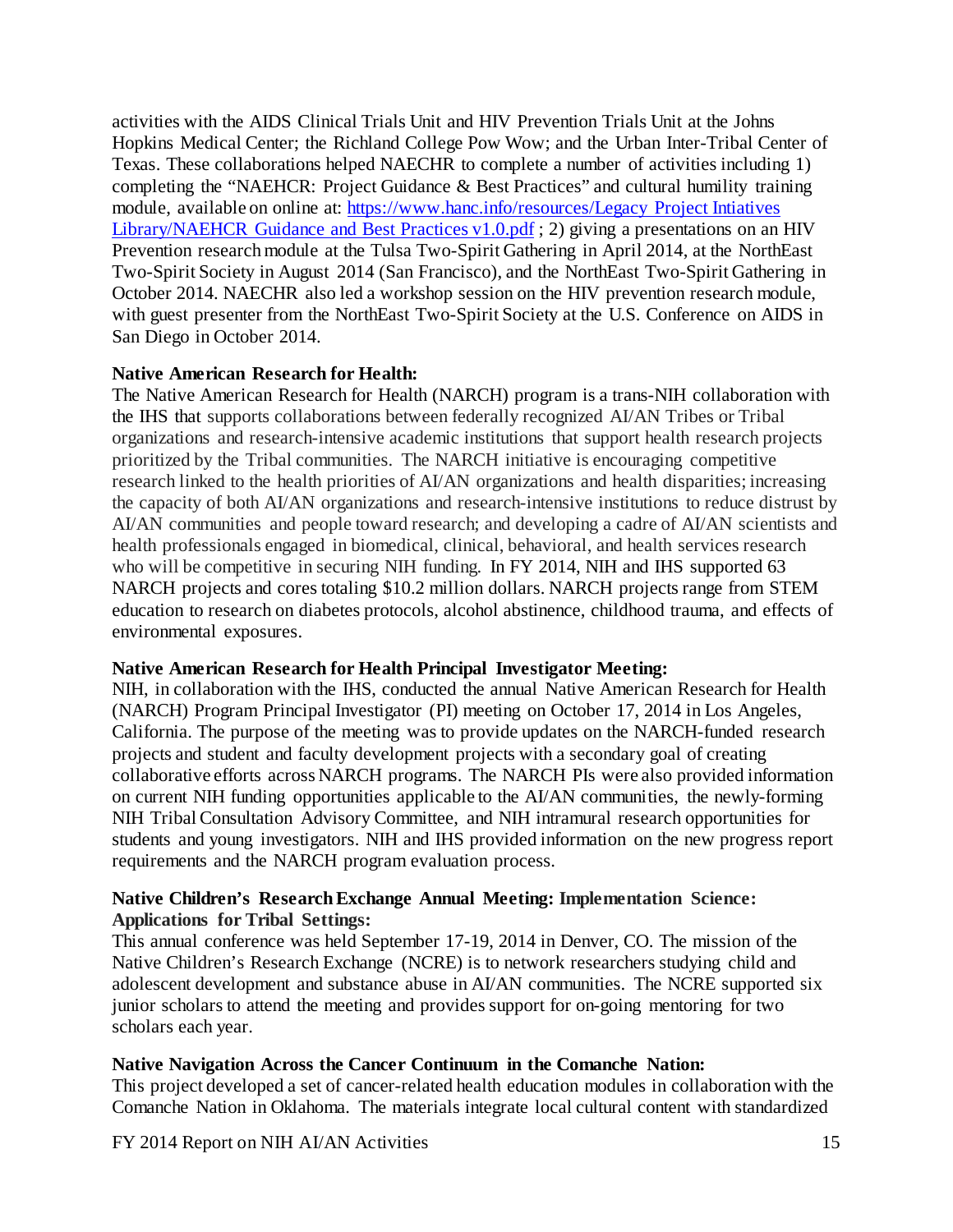cancer education, screening, and prevention information for the Comanche people, and include information for individuals to help develop goals regarding healthy behaviors that can prevent cancer.

<span id="page-16-0"></span>**Native Voices: Native Peoples' Concepts of Health and Illness Traveling Exhibition:** In FY 2014, the NIH completed pilot testing of a traveling version of the Native Voices: Native Concepts of Health & Illness Exhibition, currently on display in the National Library of Medicine (NLM) Rotunda. The traveling exhibition opened at the first pilot site on October 25, 2013 at the Cankdeska Cikana Community College at the Spirit Lake Tribe Nation in Fort Totten, ND. During the year, the exhibition then opened at the Queens Medical Center, Honolulu, HI, in conjunction with the Hawaiian Heritage Day, July 18, 2014; the Mid-Year Conference of the National Congress of AI/AN Heritage Center, Anchorage, AK, June 9, 2014; and the Chickasaw Nation ARTesian Gallery, Sulphur, OK, August 26, 2014. The exhibition was evaluated at each of the four pilot sites using on-site interviews and observations combined with a visitor evaluation form offered in online and paper formats. Over 300 exhibition visitors completed evaluation forms. The traveling exhibition used for pilot testing includes six banners and six iPads. The iPads allow full exploration of the video content of the exhibition, including hearing the voices of the American Indian individuals who were interviewed for the exhibition. The visitor evaluations were overwhelmingly positive, and onsite observations indicated no major implementation issues. The evaluation results and lessons learned are being incorporated into the next phase of the Native Voices traveling exhibition program.

# <span id="page-16-1"></span>**Network for Cancer Control Research among American Indian and Alaska Native Populations:**

NIH and the Mayo Clinic share the responsibility for supporting the Native Network for Cancer Control Research among American Indian and Alaska Native Populations, which meets twice yearly. This group of Native and non-Native researchers and educators exchange information on cancer control research and improve community links to researchers at federal agencies, including NIH, IHS, and CDC. The Network strives to increase the number of AI/AN researchers, scientists, and medical students involved in cancer control activities in AI/AN communities; develop curricula and mentor students in the Native Researchers' Cancer Control Training Program; and convene national conferences on "Cancer in Indian Country."

#### <span id="page-16-2"></span>**NIH Biomedical/Biobehavioral Research Administration Development Residency Workshop:**

TCUs are not major recipients of NIH grant awards. This three-week workshop held on the NIH campus was intended to familiarize participants with NIH grants policies and procedures, grants management issues, and leadership in research administration. The residential workshop, a component of the Biomedical/Biobehavioral Research Administration program, promotes the development of a cadre of leaders in research administration who can develop and implement strategies for strengthening the research administration support infrastructures, as well as facilitate the development of Teacher Scholar core competencies related to research. The focus is enabling the development of externally supported research programs in which students can participate. Tribal College participation is sponsored throughout the project period by NIH through a contribution to the American Indian Higher Education Consortium (AIHEC) Native American Research Center for Health grant.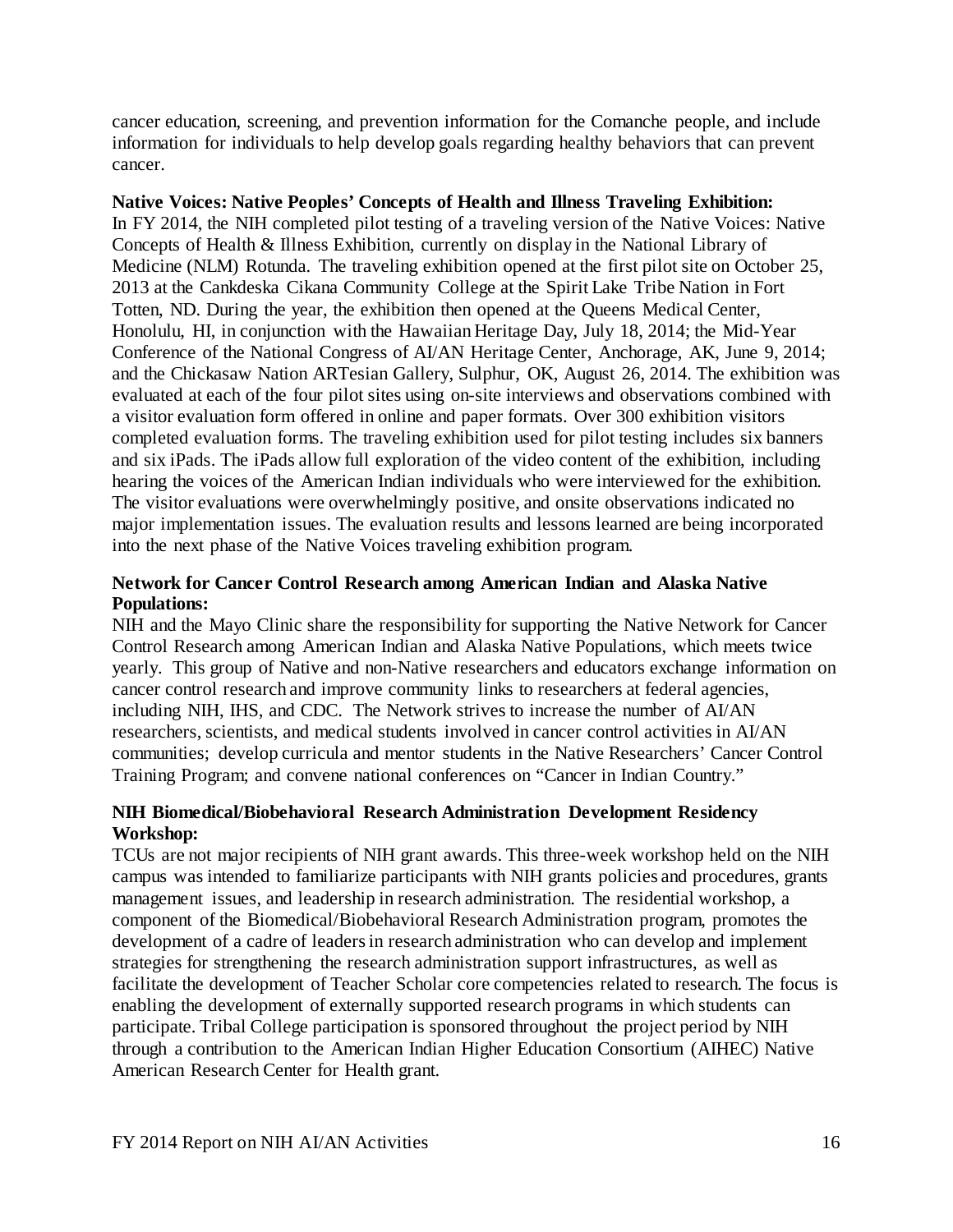#### <span id="page-17-0"></span>**NIH Institute Review Board Internship Program:**

The NIH Department of Bioethics and the NHGRI Education and Community Involvement Branch offer an Institute Review Board (IRB) internship for a cohort of up to four qualified candidates, subject to funding. The selected interns observe meetings of several intramural IRBs, shadow IRB staff, attend the NIH human subjects research ethics course, attend IRB training courses and staff meetings, and take part in various research seminars offered by the Department of Bioethics. Interns may also participate in elective activities, such as visiting the Office of Human Research Protections and serving as *ad hoc* reviewers of IRB protocols, depending on interest and expertise. Interns are given a workspace in the Department of Bioethics. In FY 2014, two American Indian women participated in the IRB internship program.

#### <span id="page-17-1"></span>**NIH Visit Week:**

NIH developed "NIH Visit Week" in 2013 to expose AI/AN students to biomedical research and health career opportunities. The program takes place during the summer months when high school and undergraduate AI/AN students are invited to attend a week-long intensive enrichment program at the NIH. In FY 2014, fourteen students participated; seven students came from research-intensive universities and seven students came from tribal or community colleges. During the week, the students participated in science career workshops, networking opportunities, and hands-on laboratory experiences. The laboratory experiences ranged from basic science to clinical. The students also attended a lecture by the Deputy Director of NIH and met with students in the NIH chapter of the Society for Advancement of Chicanos and Native Americans in Science.

#### <span id="page-17-2"></span>**Omnicity: Joining Circles Academic-Community Partnership Conference Series:**

The Joining Circles initiative is enhancing existing partnerships and expanding linkages among American Indian intertribal communities, academic institutions, and public health organizations in order to identify health concerns and strategies to reduce obesity disparities in the indigenous populations of Virginia. Project activities are designed and implemented with the oversight of a Community Advisory Board comprised of tribal leaders. By using a community-based participatory approach, Joining Circle seeks to heal distrust and create connections to improve health.

# <span id="page-17-3"></span>**Oral Health Status in Native Head Start Children:**

Baseline data from the clinical trial being conducted by the Center for Native Oral Health Research "Preventing Caries in Preschoolers: Testing a Unique Service Delivery Model in American Indian Head Start Programs" indicate that poor oral health remains a major problem for AI/AN children. Among the 981 children aged 3-5 who were examined as part of the clinical trial, nearly 70 percent had untreated tooth decay, which is 16 percent higher than non-Hispanic White 2-4 year olds examined during the 1999-2004 U.S. National Health and Nutrition Examination Survey. Investigators reported that many AI/AN children needed treatment in the operating room because of the severity of their oral disease. This clinical trial explores ways to disseminate and implement practical approaches to prevent early childhood caries (cavities) among young children from American Indian communities.

# <span id="page-17-4"></span>**Outreach to AI/AN Students:**

At the American Indian Science and Engineering Society (Denver, November 2013), NIH provided exhibit services and materials on research training and the NIAID scientific portfolio and met with students interested in applying for fellowship programs and the Intramural NIAID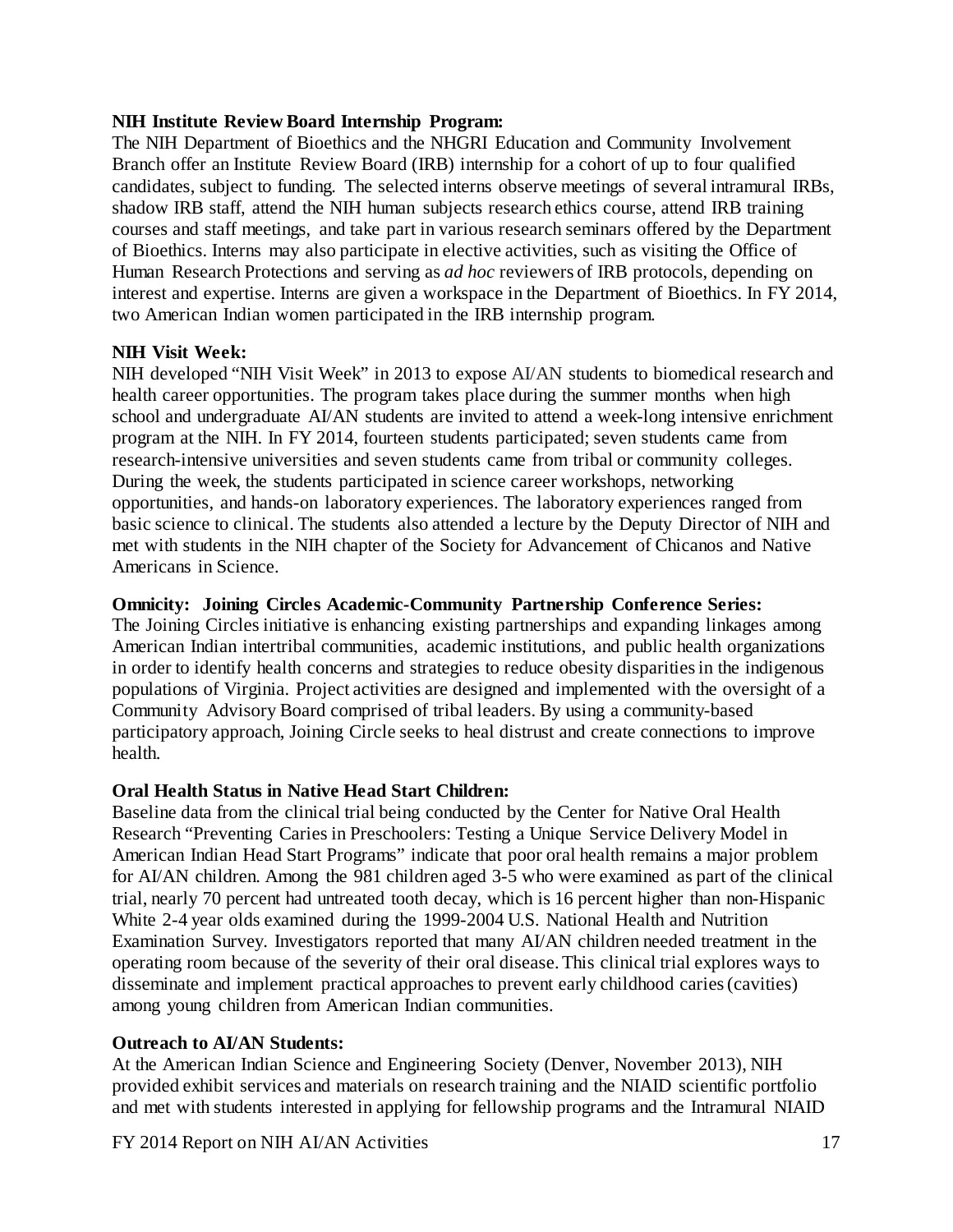Research Opportunities program. NIH had an exhibit booth at the "Resiliency" Annual Native Health Research Conference in Phoenix in June 2014. AI/AN/NH investigators and investigators who work within these communities participated in workshops geared toward understanding the nuances of working within AI/AN/NH communities and proposing research projects to NIH. NIH provided laboratory tours and lectures by principal investigators (PIs) at the Vaccine Research Center (VRC), to nearly 40 AI high school students participating in the trans-NIH National Native American Youth Initiative in June 2014. Students spoke with VRC PIs about research opportunities.

#### <span id="page-18-0"></span>**Partnerships to Prevent Childhood Obesity on the Flathead Indian Reservation:**

This project aims to use a CBPR approach to develop partnerships that establish memoranda of understanding between AIANSIs and at least two community organizations for the purpose of developing research projects, negotiating Institute Review Board protocols, developing culture review protocols, and submitting research applications. Additional aims will determine a collaborative agenda that identifies community needs and priorities in preventing childhood obesity through an iterative process. Survey data, attendance, and review of timeline and procedures by an Advisory Board will be used to evaluate the project.

#### <span id="page-18-1"></span>**Prenatal Alcohol and SIDS and Stillbirth Network: The Safe Passage Study:**

The Safe Passage Study, conducted by the PASS Network is a community-based study investigating the role of prenatal alcohol exposure in the risk for sudden infant death syndrome (SIDS) and adverse pregnancy outcomes, including stillbirth and fetal alcohol spectrum disorders. Information gained will help towards the reduction of fetal and infant mortality and improve child health in communities of the Northern Plains, including American Indians.

# <span id="page-18-2"></span>**Prevention Trial in the Cherokee Nation: Interactive Effects of Environment & Screening and Brief Intervention:**

This project is conducting and evaluating a community-level intervention to prevent underage drinking and negative consequences among AI and White youth in rural, high-risk communities in Northeastern Oklahoma. This prevention study utilizes community environmental change, brief intervention, and referral approaches, which will be evaluated alone and in combination.

# <span id="page-18-3"></span>**Promoting Behavioral Change for Oral Health in American Indian Mothers and Children:**

The Center for Native Oral Health Research is focusing on reducing early childhood caries (ECC) in young American Indian children living on reservations. One study uses a motivational interviewing technique and is designed to improve maternal oral health behaviors. Culturally relevant health education and promotion materials for use in ECC prevention were developed. In addition, an oral health motivational interviewing intervention was developed and is being implemented for pregnant women and mothers of newborns. Dissemination activities will be focused on increasing community awareness of behaviors that impact oral health. Considerable prior experience with the participating tribe has helped shape the study's methods and approaches.

# <span id="page-18-4"></span>**Qasgiq: Dissemination Using Yup'ik Indigenous Implementation Strategies:**

The Qasgiq project has developed culturally-based activities to reduce suicide risk and comorbid underage drinking prevention interventions. These interventions were developed by working with Yup'ik adolescents and showed that high intensity interventions increased a sense of "reasons for life" in comparison to other groups. The current dissemination phase of the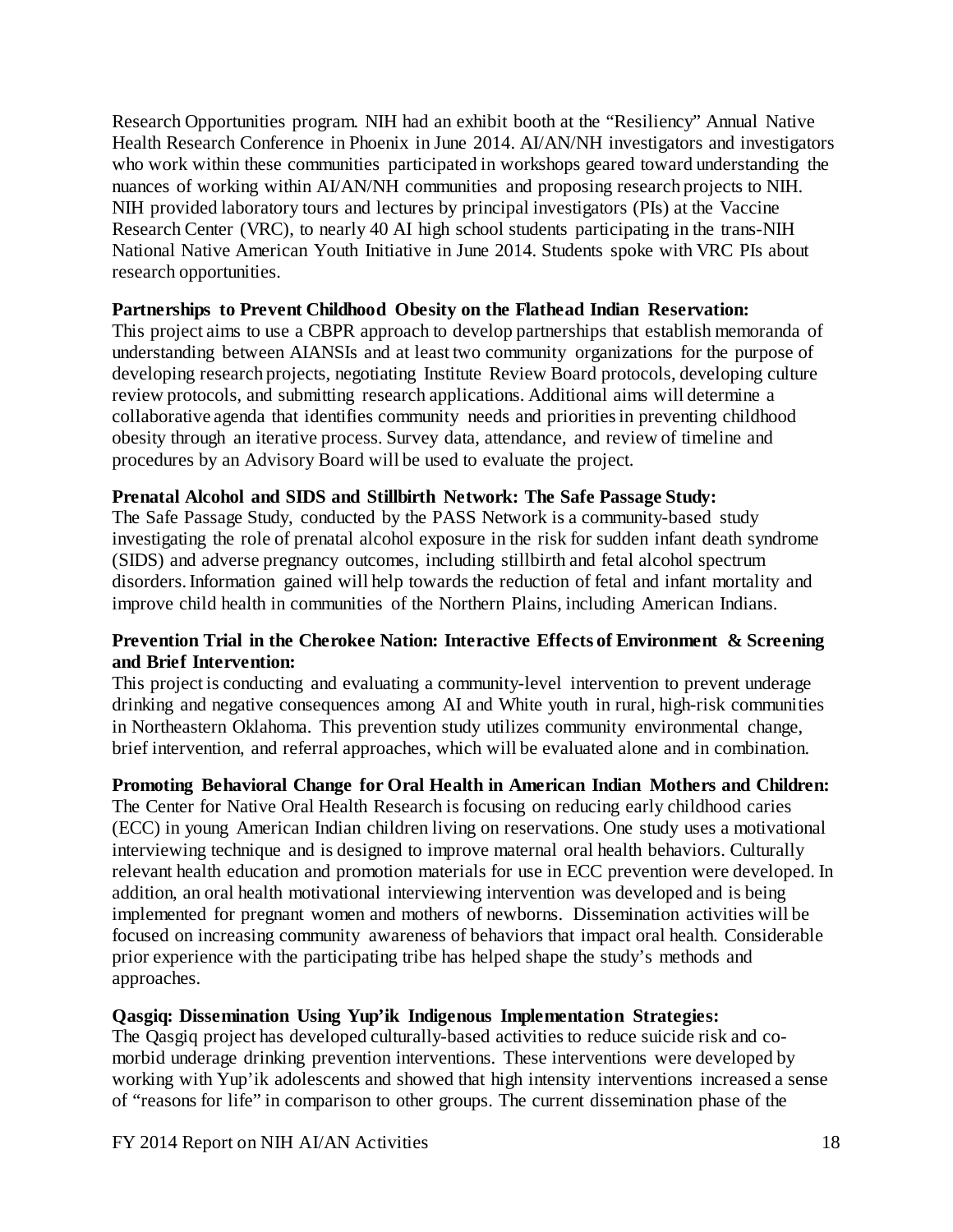project is enhancing and extending these approaches within the Native community and tribal partners, providing an organizational leadership certificate curriculum for staff at community health centers and tribal leaders, and conducting a process evaluation of the Qasgiq intervention implementation strategy and dissemination approach. At the request of the community, the project was enhanced to provide for a youth-directed component in the dissemination and implementation activities. The youth-directed component is working to further enhance local control of project implementation, enrich the CBPR process and community capacity to direct it, increase the durability and sustainability of the intervention and locally directed intervention research efforts, and develop new local modes of dissemination of research results.

#### <span id="page-19-0"></span>**Research Clinic in Guadalupe, Arizona:**

NIH supports an outpatient research clinic in Guadalupe, AZ, a small town whose residents are primarily AI/AN or Hispanic. This clinic provides a convenient place where research volunteers, primarily AI/AN individuals, are seen. It is also accessible to volunteers from an urban area who have previously been minimally represented in research studies. Currently, two NIH programs, Look for Action for Health in Diabetes (Look AHEAD) and the Family Investigation of Nephropathy and Diabetes (FIND) are conducted in this clinic, and other new programs may be offered there in the future.

#### <span id="page-19-1"></span>**Risk Factors for Alcoholism in Native Americans:**

This research is identifying risk and protective factors related to alcohol use disorders in reservation-dwelling Mission Indians of Southern California. The purpose is to elucidate the genetic, clinical, and neurobehavioral factors related to alcohol use and associated health problems in this high-risk population. Findings suggest that the Mission Indians have a distinct cluster of biological and behavioral risk factors, and that early initiation of alcohol use is particularly malignant for this population. The study of factors associated with risk for alcoholrelated problems in this unique population can guide the development of targeted prevention and intervention.

# <span id="page-19-2"></span>**Science Education Partnership Award in New Mexico:**

AI/AN have historically been underrepresented in the scientific workforce, and recently, there has been a steady decline in the number of AI/AN students graduating with science and engineering bachelor's degrees. This challenge is addressed through a multi-faceted science enrichment program aimed towards students enrolled in Tribal and non-tribal (predominantly Hispanic) middle schools, their science teachers, families, and the community at large in rural New Mexico. The program, the Science Education Partnership Award (SEPA) in New Mexico, is a school- and community-based health education and participatory research program that incorporates intergenerational and science inquiry-based learning experiences to explore research, health promoting nutrition, and physical activity for the prevention of chronic diseases.

#### <span id="page-19-3"></span>**Society for Advancing Chicanos and Native Americans in Science Meeting:**

The Society for Advancing Chicanos and Native Americans in Science (SACNAS) meeting took place October 15-18th in Los Angeles, California. Native Hawaiian and AI/AN students and investigators, as well as students and investigators who work within these communities, participated in the meeting. NIH staff presented talks and ran several sessions regarding NIH training programs, as well as grant opportunities and collaborative research opportunities.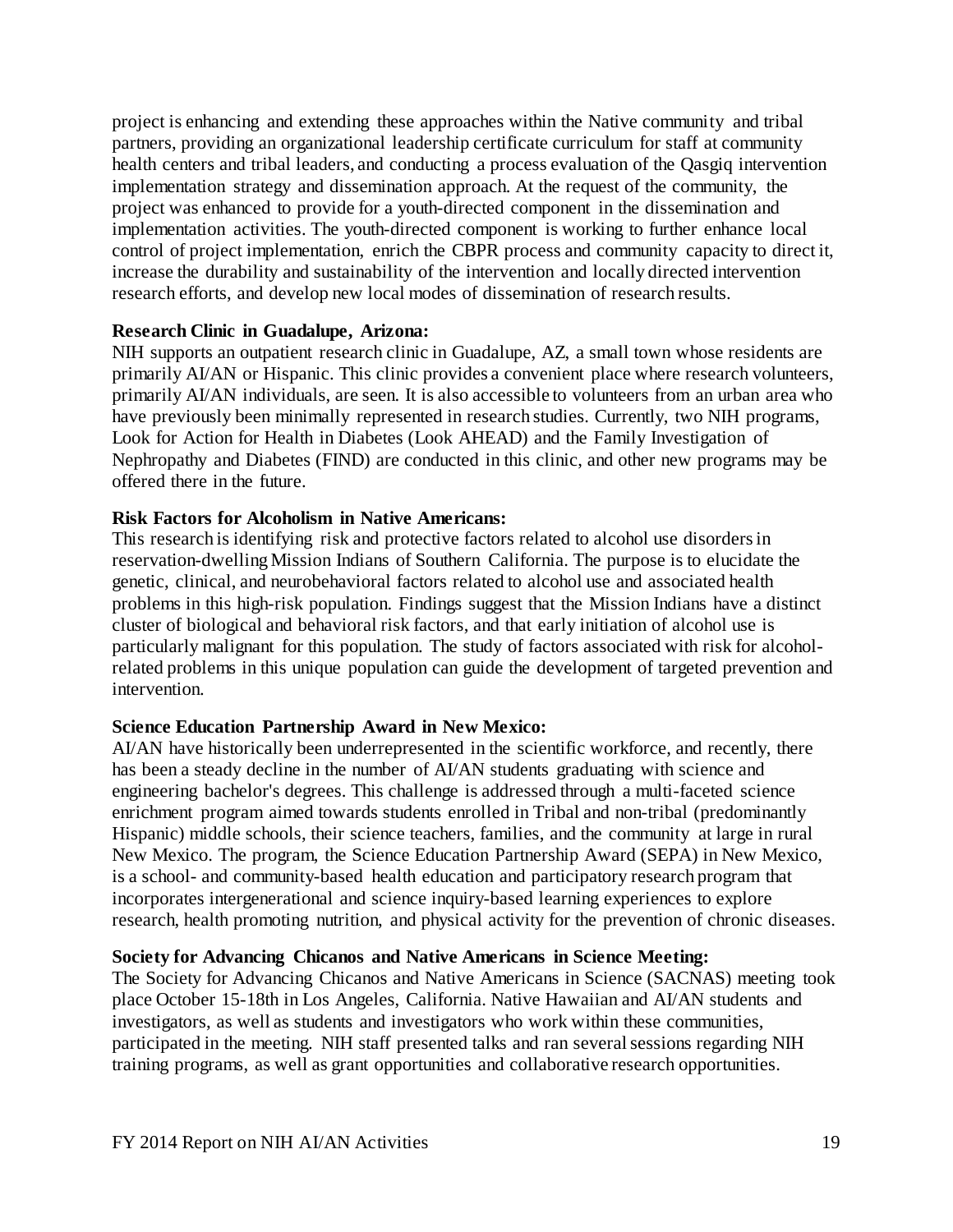#### <span id="page-20-0"></span>*Streptococcus mutans* **and Dental Caries among Native American Children:**

This multilevel prospective study explores risk factors for early childhood caries development among children of a Northern Plains Tribe. The study seeks to determine if one of the cariescausing bacteria, *Streptococcus mutans*, increases the risk of early childhood caries, either on its own or in combination with social, behavioral, and environmental factors. Understanding these risk factors for early childhood caries could lead to early intervention strategies to prevent these conditions.

#### <span id="page-20-1"></span>**Strong Heart Family Study:**

This study is the largest multi-center longitudinal study of cardiovascular disease (CVD) among AI. The goal of the study is to improve health in the areas of CVD and diabetes, with the use of genetics as one of the approaches. The partners in this study include 13 American Indian tribes and communities in three geographic areas: an area near Phoenix, Arizona, the southwestern area of Oklahoma, and western and central North and South Dakota. The initial data collection in this study has been completed and now the research will continue to monitor the morbidity and mortality of the original cohort and the family cohort over time. In addition, informal discussions continue on data sharing requirements for new genetics research using these data. NIH supported a workshop to introduce the Strong Heart Family data set to young investigators to encourage future collaborations with the Strong Heart Family Study. Collaboration is also underway with the iDASH program to address data sharing through the development of a data enclave model.

#### <span id="page-20-2"></span>**Study of Radiation Doses and Cancer Risks Resulting from the 1945 Trinity Test:**

The NIH, in partnership with the Albuquerque Area Indian Health Board, Southwest Tribal Institute Review Board (IRB), the University of New Mexico, the New Mexico Tumor Registry, and Las Mujeres Hablan, is carrying out a study to quantitatively estimate the number of cancer cases in New Mexico (past and future) that may be related to the nuclear test of the first atomic weapon in south-central New Mexico, code-named *Trinity*. The Mescalero Apache and Picuris Pueblo Tribal leadership have issued tribal resolutions in support of the research. The Southwest Tribal IRB and University of New Mexico IRB have also approved the study. In September 2014, the pilot phase of this study was completed. For further information, please visit the following website[: http://dceg.cancer.gov/research/how-we-study/exposure-assessment/trinity](http://dceg.cancer.gov/research/how-we-study/exposure-assessment/trinity) 

<span id="page-20-3"></span>**Substance Use and Mental Health Collaborative for Rural American Indian Adolescents:**  Suicide among AI/AN youth is four times higher than the national average for young men and eleven times higher for young women. This project is using CBPR principles to work with the Spokane Tribe to develop culturally-relevant intervention strategies for rural AI/AN adolescents in Washington State. These interventions aim to address substance use and mental health disparities, in an effort to decrease the risk of suicide. Input from the Tribal Council has been instrumental in formulating the intervention development process. A primary concern expressed by Tribal members is the high rate of suicide within the community, including an unusual number this past year (3 in a population of about 2,000). Collaboration building and strengthening trust has fostered an increased interest in the Tribal community about the role that research can play in addressing this issue.

#### <span id="page-20-4"></span>**Summer Program in the Neurological Sciences:**

The annual Summer Program in the Neurological Sciences provides academically talented and diverse high school, undergraduate, graduate, and medical students with a stimulating and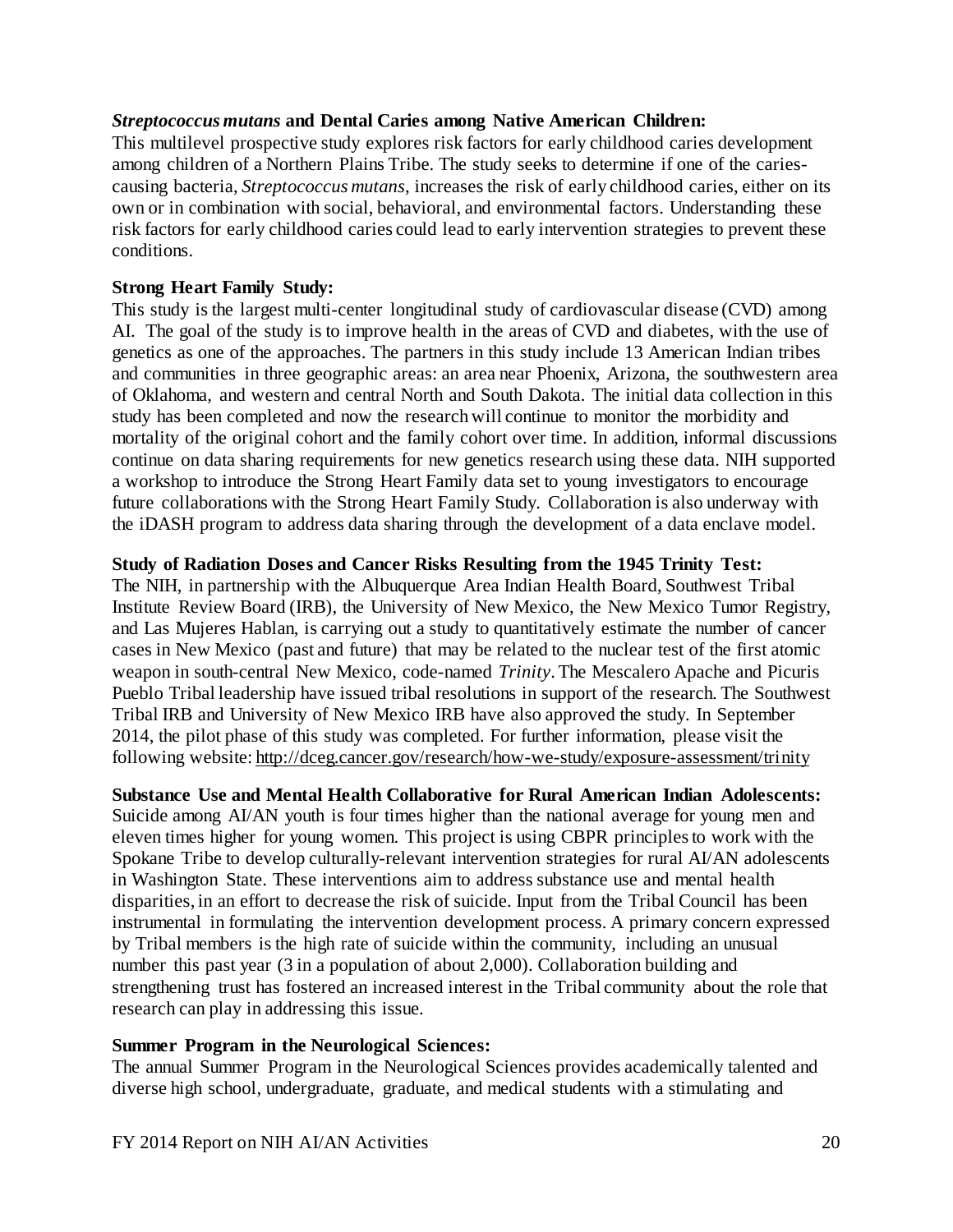rewarding research experience and to encourage their pursuit of advanced education and future careers in neurological science research. This program targets students from diverse backgrounds and has achieved substantial success recruiting AI/AN by developing relationships with schools and tribal councils and through extended outreach and visits to areas densely populated by Native students. The director of the program has established relationships with Red Cloud High School on the Pine Ridge Reservation in South Dakota, and St. Michael Indian High School, a school serving the Navajo population in Arizona and New Mexico. The institute hosted nine Native students during the 2014 Program, including seven Lakota, one student from the Lumbee Tribe of North Carolina, and one student from the Pauma Band of Luiseno in California. Students from the class of 2014 were also involved in activities with the NIH Native Scholars, who provided cultural support, research poster workshops, and weekly tutoring in college math and chemistry. Since 2007, NIH has supported 36 slots for AI/AN (some students have gone through the program twice), and 12 students have gone on to present their data at scientific meetings. Most of the AI/AN participants have been tracked; of those, all but five remain in scientific fields. NIH plans to continue this program and the associated outreach with AI/AN communities. In addition, NIH continues efforts to maintain relationships with the alumni in order to facilitate their potential future participation in NIH-funded neuroscience training and development programs.

#### <span id="page-21-0"></span>**Summer Scholars Research Science Meeting:**

On September 22, 2014, eight students selected from the 2014 Summer Research Internship program presented their research projects on NIH campus and learned about research priorities and opportunities. The Summer Research Internship program is designed to increase interest of high school and undergraduate students from underrepresented racial and ethnic populations in careers in biomedical research Students were from different racial and ethnic backgrounds, including AI/AN. Internships include an eight week paid, intensive, hands-on drug abuse and addiction research experience that provides students with the opportunity to gain an understanding of the research process. Internships are conducted with funded investigators across the country. Four AI/AN students participated in the 2014 internship program.

#### <span id="page-21-1"></span>**Surveillance, Epidemiology, and End Results Data Linkages to the IHS Medical Records System:**

The Surveillance, Epidemiology, and End Results (SEER) program at NIH works to provide information on cancer statistics in an effort to reduce the burden of cancer among the U.S. population. Every year the SEER data are linked to the IHS medical records system in order to identify additional AI/AN individuals in the cancer registries. The linkage is used to improve the accuracy of cancer rates for AI/AN populations, and is performed at the IHS headquarters in Albuquerque, NM. The concept of linking the records originated in the New Mexico SEER registry and is now conducted for all of SEER and the CDC's registry system, the National Program of Cancer Registries.

#### <span id="page-21-2"></span>**Technology Innovations for Supporting Health in Alaska Native People:**

This study is evaluating the efficacy of two culturally-tailored, technology-mediated disease prevention interventions for supporting change in multiple risk behaviors in rural AN men and women. These interventions are informed by the research team's fieldwork over the past 6 years in rural Alaska and built on continued community partnerships with Tribes. The interventions are tailored to AN health needs and values to target 5 of the American Heart Association's 7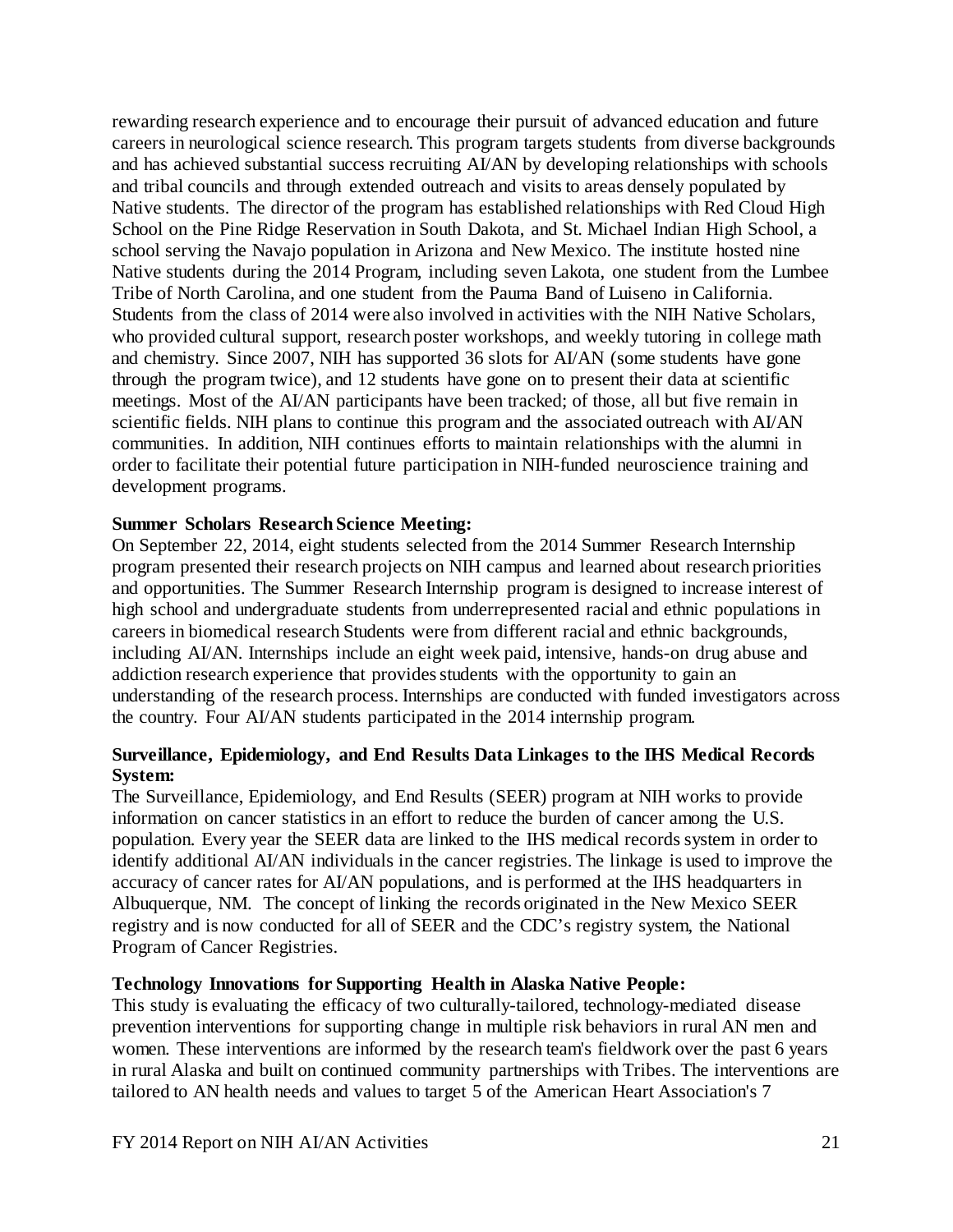Strategic Impact Goals for 2020. One intervention will target tobacco use and physical activity. The other intervention will target hypertension and hypercholesterolemia using medication adherence and nutritional changes. Both groups will use computerized interventions, delivered via telemedicine by Native-focused counselors located in Anchorage reaching AN people in their rural home villages.

# <span id="page-22-0"></span>**The 25th Annual Native Health Research Conference:**

NIH staff participated in the 25th Annual Native Health Research Conference held in Phoenix, AZ June 2-7, 2014. AI/AN investigators, as well as investigators who work within these communities, participated in the workshops, which were geared toward understanding the nuances of working within the AI/AN communities and proposing research projects to the NIH. NIH conducted pre-conference and conference workshops to increase knowledge of grant writing and the NIH funding opportunities available to support research pertinent to AI/AN communities. Some NIH Institutes sent exhibit booths and provided one-on-one communication with AI principal investigators, junior faculty, and pre/postdoctoral students about NIH's scientific research portfolio and research training and career development opportunities. Additionally, a staff member from the NIAAA Office of the Director presented an invited plenary address: *Alcohol among Native Americans: From Myths to Cultural Renewal.*

#### <span id="page-22-1"></span>**Training Rural/Underserved Youth to Understand and Pursue Scientific Careers:**

The Clean Air and Healthy Homes Program (CAHHP) is developing culturally-competent scientific programs in underserved areas, including AI/AN communities in Montana, Idaho, and Alaska. Students living in rural and frontier areas can be at an educational disadvantage, particularly in pursing scientific careers, since remote locations may limit access to hands-on educational programs that stimulate interest in the sciences. This inquiry-based Science Education Partnership Award program trains students and their families in the scientific process based on real-world air pollution issues, giving them the tools necessary to conduct hands-on research. This research will explore whether the CAHHP can be used in rural, underserved areas to effectively educate students in the scientific process, raise their interest in science and science careers, and increase their awareness of environmental impacts on human health. It is focused on recruiting teachers at sites that contain limited science resources, have high populations of students qualifying for free and reduced lunch, and/or include AI/AN populations. CAHHP uses environmental health as an integrative context for science learning as well as the incorporation of AI/AN cultural perspectives into the instructional materials.

#### <span id="page-22-2"></span>**Trans-NIH American Indian and Alaska Native Health Communications and Information Work Group:**

On April 3, 2014, this work group partnered with the NIH Office of Equity, Diversity and Inclusion to sponsor a second seminar for the speaker series, "Healing Our Community through Narrative: The Power of Storytelling." The seminar topic was on diabetes education, and featured speakers from the CDC and NIH. In addition to the presentations, several exhibit tables featured AI/AN resources from various groups and agencies. With colleagues at IHS and the Administration on Aging/Administration for Community Living (AoA/ACL), this work group has finalized a Memorandum of Understanding (MOU) to develop an electronic newsletter to increase awareness of health information and resources from the NIH and other Federal agencies. The e-newsletter, which will replace the current quarterly hard-copy mailings, will feature a wide range of health topics and be distributed to IHS Community Health Representatives and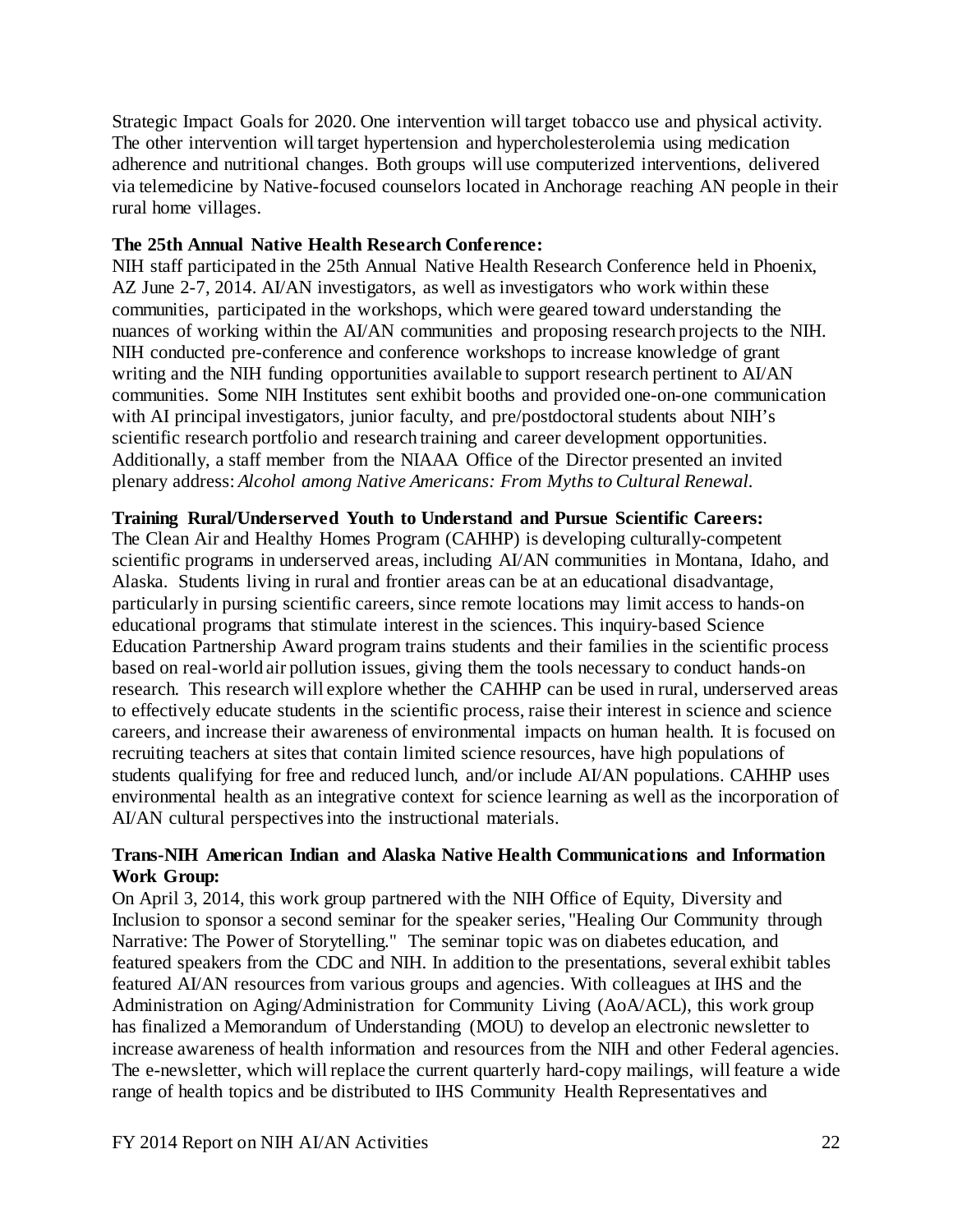AoA/ACL grantees that provide services to Native elders. Meetings of the work group in 2014 included discussion of AI/AN programs at IHS and the Administration for Children and Families, as well as the services offered to AI/AN veterans by the Center for Minority Veterans in the Department of Veterans Affairs.

# <span id="page-23-0"></span>**Trans-NIH American Indian/Alaska Native/Native Hawaiian Research Interest Group:**

In FY 2014, the Trans-NIH American Indian/Alaska Native/Native Hawaiian Research Interest Group convened on a monthly basis to share current research priorities and innovative ideas for facilitating CBPR and to highlight and discuss challenges with advancing research in Native communities. IHS colleagues regularly participated in the group with NIH members, and discussed best practices and lessons learned about outreach activities for providing health care in several AI communities. In collaboration with the NIH Office of Equity, Diversity and Inclusion and the Trans-NIH AI/AN Health Communications and Information Work Group, the Trans-NIH AI/AN/NH Research Interest Group helped celebrate Native American Heritage Month by inviting a speaker from the National Museum of the American Indian to discuss "Healing Our Community Through Narrative: The Power of Storytelling."

#### <span id="page-23-1"></span>**Tribal Collaborations in the Prevention of Alcohol-Exposed Pregnancies:**

Alcohol-exposed pregnancies (AEP) and Fetal Alcohol Spectrum Disorders are prevalent in AI communities in the Northern Plains. This research uses a CBPR approach to support partnerships with Tribes to develop AEP prevention programs. A community needs assessment found that working with schools and including teenagers and school-aged children in a prevention program would be beneficial. Barriers to implementing an AEP prevention program included pressure from social networks to drink and a lack of support to stop drinking, as well as social determinants such as high rates of poverty and domestic violence, lack of transportation and funds to access birth control, and poor health literacy. Focus groups with community members and key informant interviews with health and social service professionals highlighted several subthemes regarding social support in the prevention of AEP including the role of family (especially elders), the impact community can have, and the important function of culture. Currently, recruitment is underway for the AEP prevention program, Changing High-risk alcohol use and Increasing Contraception Effectiveness Study (CHOICES) with non-pregnant women in the Oglala Sioux Tribe.

# <span id="page-23-2"></span>**Tribal Colleges and Universities Behavior Wellness Study:**

The TCU-BeWell project seeks to develop and implement a culturally contextualized version of an alcohol prevention intervention at TCUs. The hypothesis is that a culturally contextualized adaptation of the Screening and Brief Intervention, developed in conjunction with TCU partners, will surpass a control condition in reducing hazardous or harmful drinking and alcohol-related negative consequences and improve academic outcomes. It is anticipated that the intervention will have a significantly greater effect at TCUs that also receive a policy intervention to move them from a zero-tolerance to harm reduction stances and improve capacity to integrate services for improved referral and treatment for high-risk TCU students.

# <span id="page-23-3"></span>**Tribal Health and Resilience in Vulnerable Environment Study:**

The Tribal Health and Resilience in Vulnerable Environment (THRIVE) study is assessing correlates and outcomes of food insecurity in the Chickasaw and Choctaw nations in Oklahoma. A telephone survey is being administered to 500 American Indian adults randomly sampled from Tribal registries. Clinical measures will be validated for 200 of those surveyed using Tribal clinic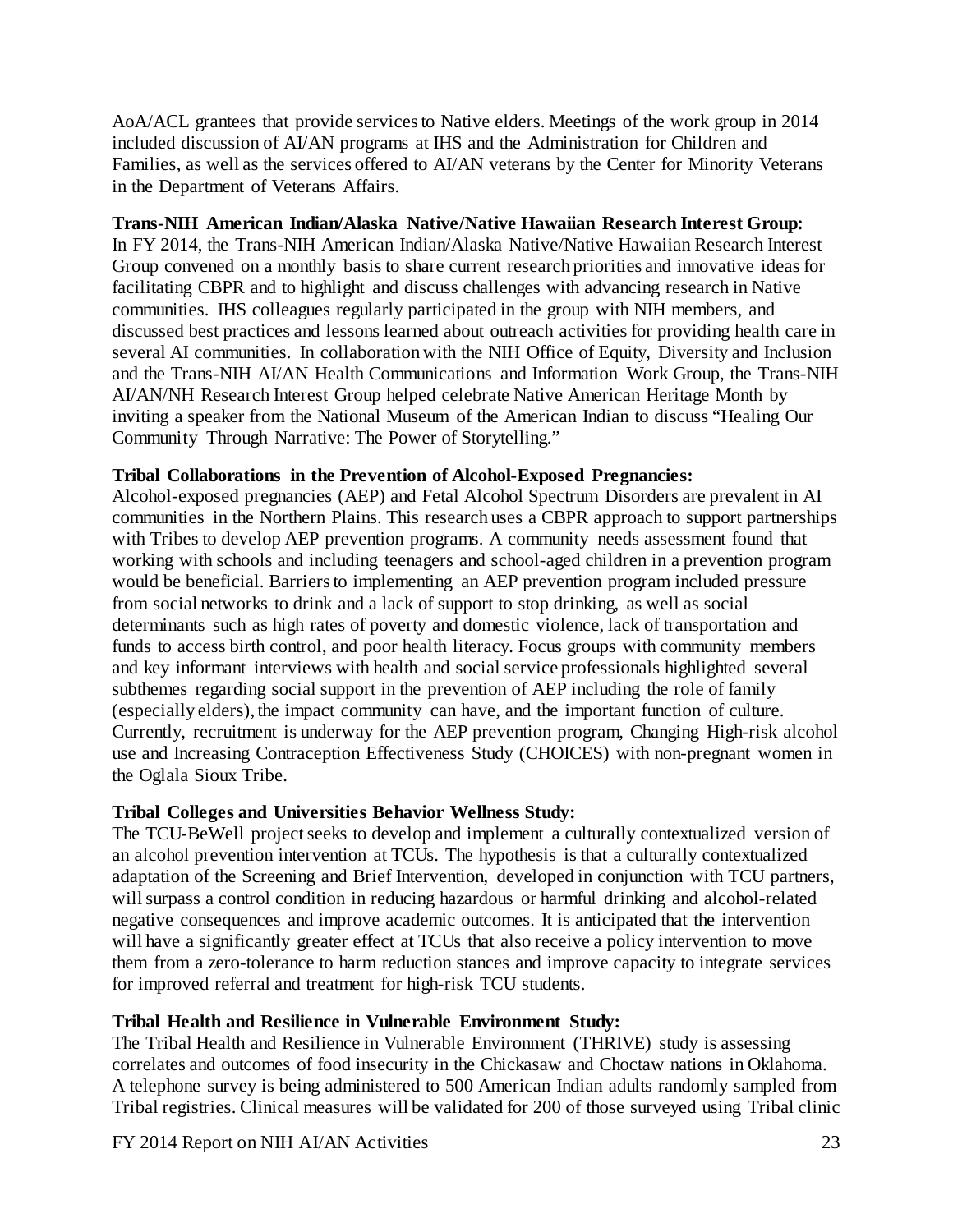electronic health records. Perceptions of food environments will be compared to objective store measures using geographic information systems data. The project also is designing, implementing, and evaluating a convenience store intervention to increase the availability and intake of vegetables and fruits among Tribal members. It will use a cluster-randomized design with 20 matched Tribally-owned convenience stores. The project is creating a multimedia manual, co-developed with Tribal members, guiding Tribes in food environment changes, which will be disseminated through an open-source website.

# <span id="page-24-0"></span>**Tribal Turning Point: Pilot Study for Prevention of Type 2 Diabetes in American Indian Youth:**

The Tribal Turning Point Program (TTPP) is a pilot program developing a translational intervention and generating data to inform a future full-scale trial. The TTPP targets diet and physical activity behaviors through motivational interviewing with child/parent pairs to facilitate problem solving and behavioral goal attainment. TTPP also uses culturally-appropriate, activelearning modification of the Diabetes Prevention Program for AI/AN parents and youth delivered in a group setting. The culturally-appropriate Turning Point Toolbox is used to support the motivational interviewing and active-learning components. Partnerships have been established between the Cherokee and Navajo Nations, several academic institutions, and a diverse Advisory Board.

# <span id="page-24-1"></span>**Tribes Partner with Superfund Research Program to Assess Clam Contamination on Tribal Lands:**

In 2014, the Superfund Research Program (SRP) developed a collaborative partnership with the Swinomish Tribe and the Samish Indian Nation on a project to improve techniques for measuring clam contamination on tribal lands. The group is working on ways to measure contamination using samplers that can be placed in the sediment to soak up and measure chemicals instead of removing the clams in the event of an coal dust spill. More information can be found on this at: <http://nwifc.org/2014/12/tribes-partner-osu-study-clam-contamination/> .

# <span id="page-24-2"></span>**University of Montana American Indian Students and Staff Visit Rocky Mountain Laboratories:**

American Indian pre-pharmacy students and staff from the University of Montana (UM) visited Rocky Mountain Lab (RML) through the Skaggs School of Pharmacy Native American Center of Excellence (NACOE) summer program in July 2014. Students toured the RML electron microscopy facility and a biosafety training lab. Students and staff heard scientific presentations and a talk by an AI graduate student at UM who was pursuing a Ph.D. at RML. This visit followed from a February visit to UM by NIH staff, sponsored by the NACOE through the Native American & Minority Health & Cultural Competency Lecture Series. During the visit, NIH representatives gave presentations, discussed NIH job and training opportunities, toured the UM Payne Native American Center, and met with the director of the Native American Studies Program.

# <span id="page-24-3"></span>**Urinary Biomarkers in Biopsy Defined Early Nephropathy in Types 1 & 2 Diabetes:**

Diabetic nephropathy (DN) risk is high among AI/AN individuals with type 2 diabetes. This study, which has a cohort of AI/AN participants, is gathering samples and data on patients followed longitudinally for decades in order to collect data on the natural progression of the disease. A major advantage of this study design is the ability to study biomarkers of early DN